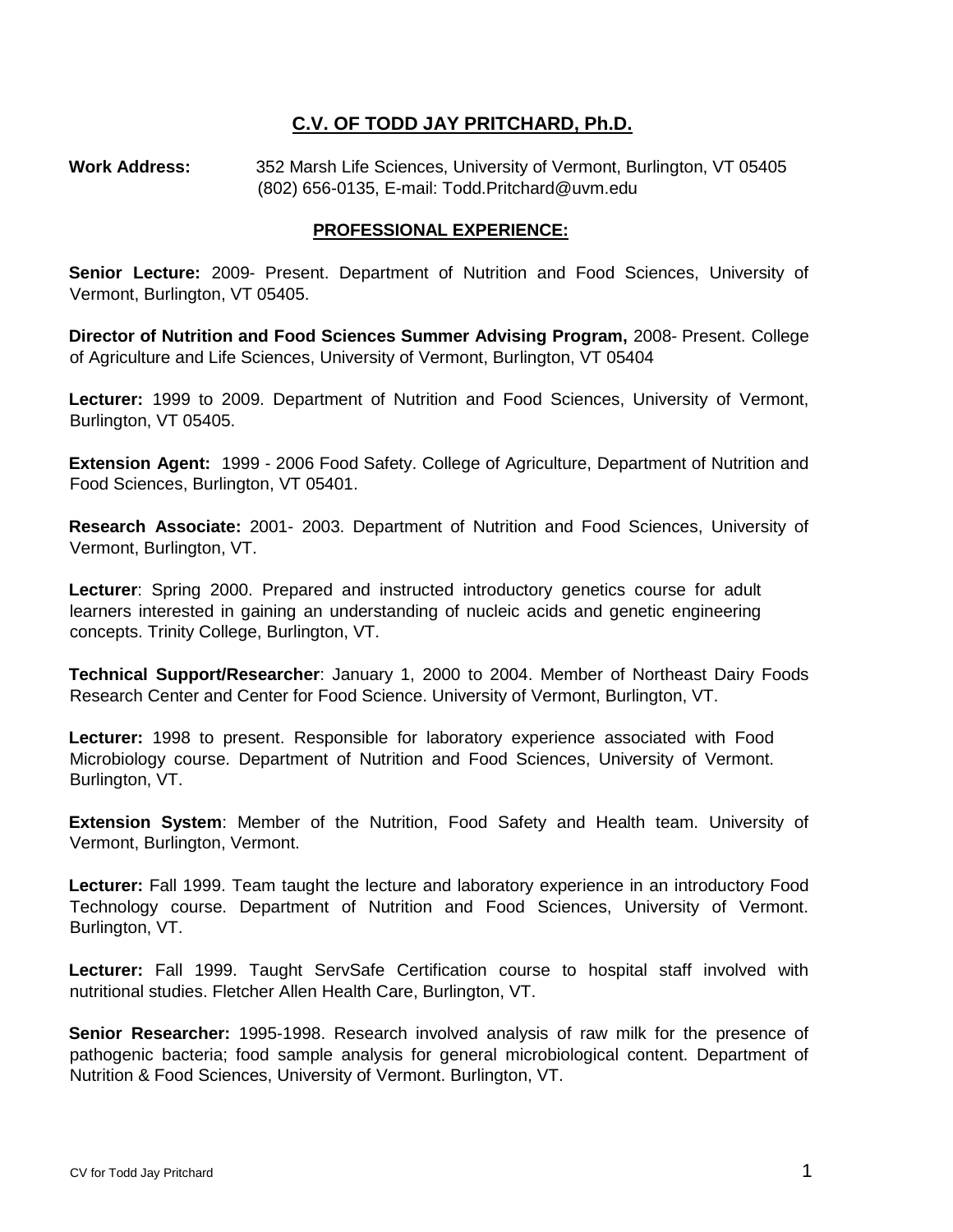**Lecturer:** Fall 1996, 1997, 1998. Developed and instructed undergraduate course relating to basic concepts of biology. Trinity College, Burlington, VT.

**Lecturer**: March - April 1995. Trinity College, Burlington, VT. Instructed 16 undergraduates in Introductory Microbiology lecture and laboratory course.

**Teaching Assistant**: Spring 1995. Animal Sciences 203 (Food Microbiology). Animal & Food Sciences, University of Vermont, Burlington, VT.

**Lab Technician III**: 1992 - 1995. Dr. Catherine W. Donnelly, Department of Animal & Food Sciences, University of Vermont. Research involved analysis of samples for the presence of *Listeria* species, co-ordinate environmental sampling and analysis of the samples, and presenting employee education programs on sanitation, good personal hygiene and basic microbiology concepts.

**Quality Assurance:** Spring 1992. Dr. A. John Bramley, Chairperson Department of Animal & Food Sciences, University of Vermont. Implemented microbiological quality assurance testing procedures for University of Vermont ice cream, work with Vermont dairy producers with regard to microbial analysis of food products.

**Extension Agent**: October 1992 to July 1993. University of Vermont, Burlington, Vermont. Selected to serve on the Food Safety Branch of the Extension System. Duties included answering telephone inquires and following up on public concerns related to microbiological safety of foods.

**Lab Technician II:** 1988 to 1991. Dr. Catherine W. Donnelly, Department of Animal & Food Sciences, University of Vermont. Research project involved the isolation and genetic analysis of *Listeria* species.

**Lecturer:** 9/1/91 to 12/16/91. Saint Michael's College, Colchester, Vermont. Planned and instructed introductory microbiology course.

**Teaching Assistant**: Fall 1990 Animal Sciences 203 (Food Microbiology). Animal & Food Sciences, University of Vermont, Burlington, VT.

**Lab Technician II:** 1985 to 1988. Dr. Paula Fives-Taylor, Department of Medical Microbiology, University of Vermont, Burlington,VT. **Research** was centered on the adherence mechanisms of *Streptococcus sanguis* FW 213.

#### **EDUCATION:** B.S., Agricultural Biochemistry, University of Vermont 1985 M.S., Food Microbiology, University of Vermont 1991 Ph. D., Food Microbiology, University of Vermont 1999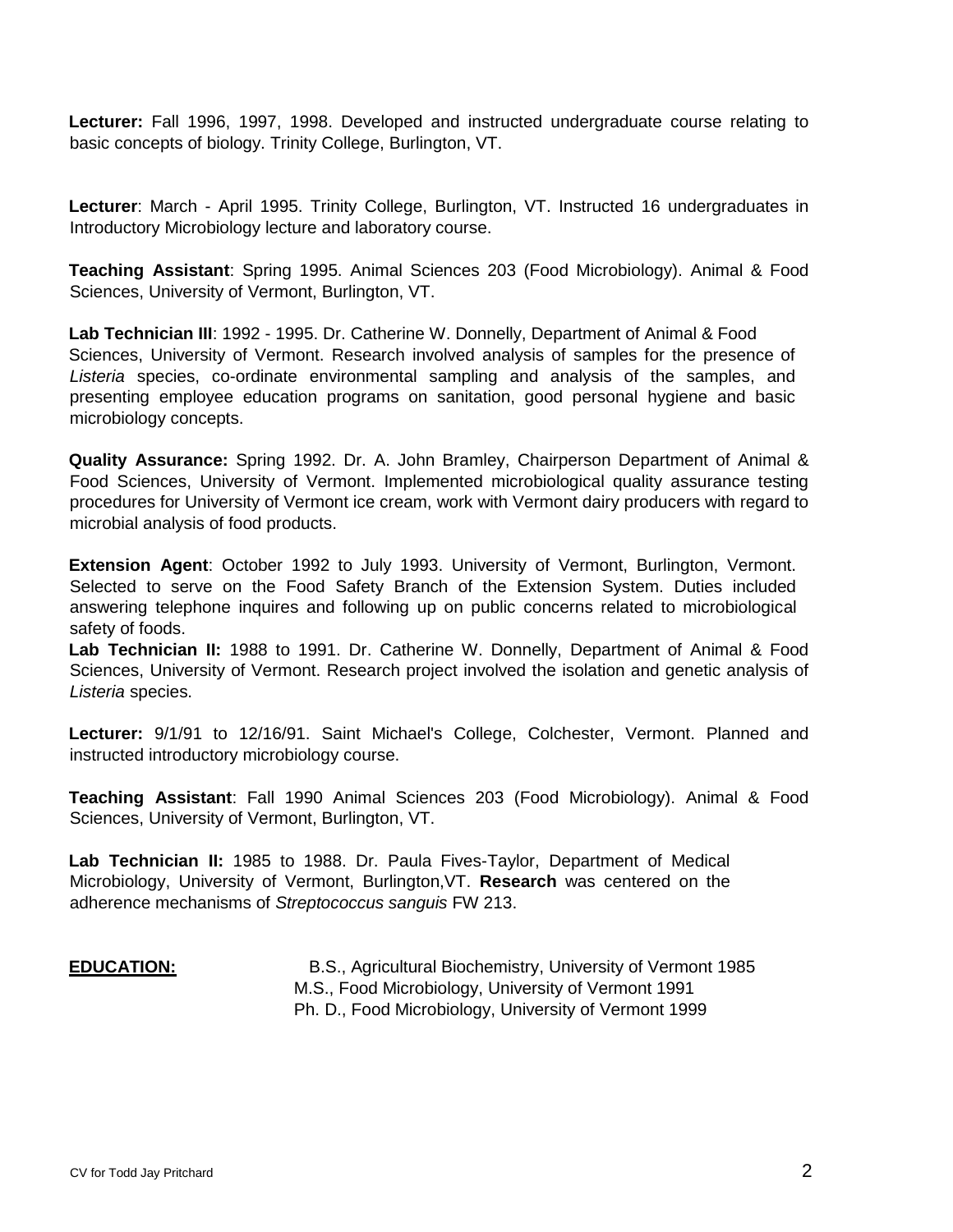# **University Related Committees/Experiences**

**NFS Asst Professor Public Health Nutrition Search Committee Member.** One of five individuals chosen to prepare materials, solicit candidates, review candidate materials, select candidates for campus visit and present final materials for new NFS faculty position. 2017

**UVM Extension support.** Prepared slides, microscopes, safety presentation as well as microbial analysis of the hands of individuals attending Dairy Safety workshop presented by UVM and Cornell University. May 2017

**UVM Colleges Against Cancer Adviser**, Oversee the activities of 10-20 students who, together with the American Cancer Society, present the UVM Relay for Life (raised over \$45,000) as well as promote cancer awareness and prevention on the University of Vermont Campus**.** Sept 2016 through current date 2017

**Director of Nutrition and Food Sciences Summer Advising Program**, Meet with transfer students, attend and advise NFS first year students at Summer Orientation sessions as well as aid CALS students during course selection, receive and respond to all NFS undergraduate concerns during the summer as well as meet with high school seniors who are interested in our program. May-Sept 2017

**CALS Commencement Marshal, Main Graduation,** Represent CALS as one of two marshals who lead the college into the main graduation on the UVM Green**.** May 2017

**CALS Commencement Master of Ceremonies.** Lead CALS graduates into college ceremonies, was the emcee in charge of the proceedings including introducing Dean, invited speakers, diploma grantees, recognition of retiring faculty/staff and bringing proceedings to an official end. May 2017

**CALS Scholarship Committee,** One of only two members. We are responsible for identifying qualified candidates and awarding over \$50,000 in scholarships. April 2017

**CALS Distinguished Undergraduate Research Committee** On a committee that reviews 10-20 proposals per year. We also review final projects and award DUR status to students. 2017

**UVM Colleges Against Cancer Adviser,** 2016

**CALS Scholarship Committee,** 2016

**CALS Distinguished Undergraduate Research Committee** 2016

**Director of Nutrition and Food Sciences Summer Advising Program**, 2016

**CALS Photographer at CALS/AES Day at the Vermont Statehouse** 2016

**NFS Minor Review Committee** 2016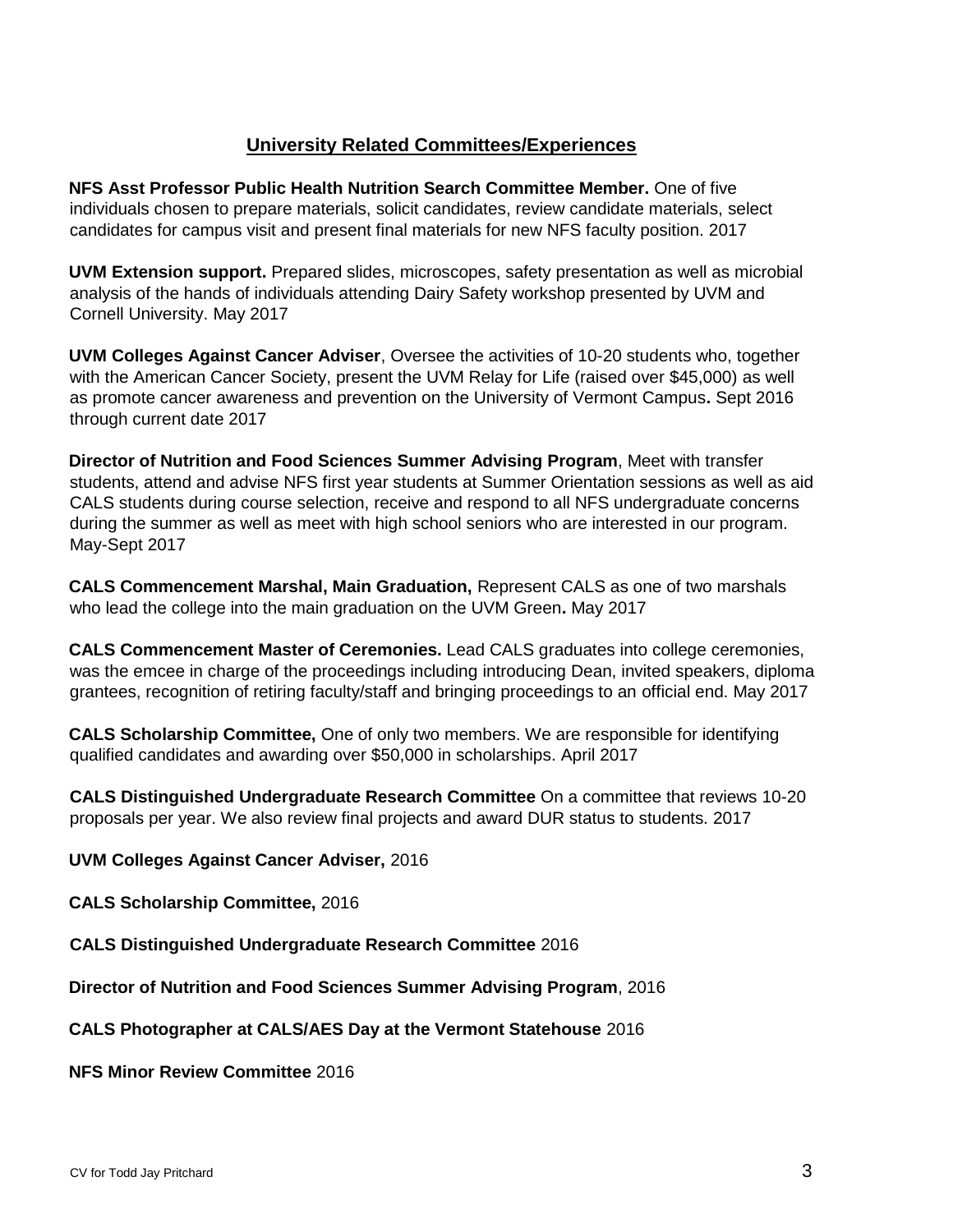**CALS Commencement Marshal, Main Graduation,** Sp 2016

**CALS Commencement Marshal, Main Graduation** Sp 2015

**Director of Nutrition and Food Sciences Summer Advising Program** 2015

**Department Chair (Dept. Nutrition and Food Sciences) Review Committee for Dr. Jean Harvey** Fall 2015

**Dean's Review Committee for Thomas Vogelmann** Spring 2015

**Director of Nutrition and Food Sciences Summer Advising Program** 2015

**CALS Scholarship Committee,** 2015

**CALS Distinguished Undergraduate Research Committee** 2015

**NFS Lecturer Search Committee** 2015

**CALS Commencement Marshal, Main Graduation** Sp 2014

**Director of Nutrition and Food Sciences Summer Advising Program** 2014

**CALS Scholarship Committee,** Spring 2014

**CALS Distinguished Undergraduate Research Committee** 2014

**NFS Representative Admitted Students Day** 2014

**Department Coordinator of Holiday Giving (Single parent at Champlain College was recipient)** 2014

**CALS Commencement Marshall, Main Graduation** Sp 2013

**Director of Nutrition and Food Sciences Summer Advising Program** 2013

**CALS Scholarship Committee,** Spring 2013

**CALS Distinguished Undergraduate Research Committee** 2013

**NFS Representative Admitted Students Day** 2013

**NFS Representative to Faculty Senate,** 2013

**CALS Alumni Awards Committee,** 2013

**CALS Honor's Day Photographer** 2013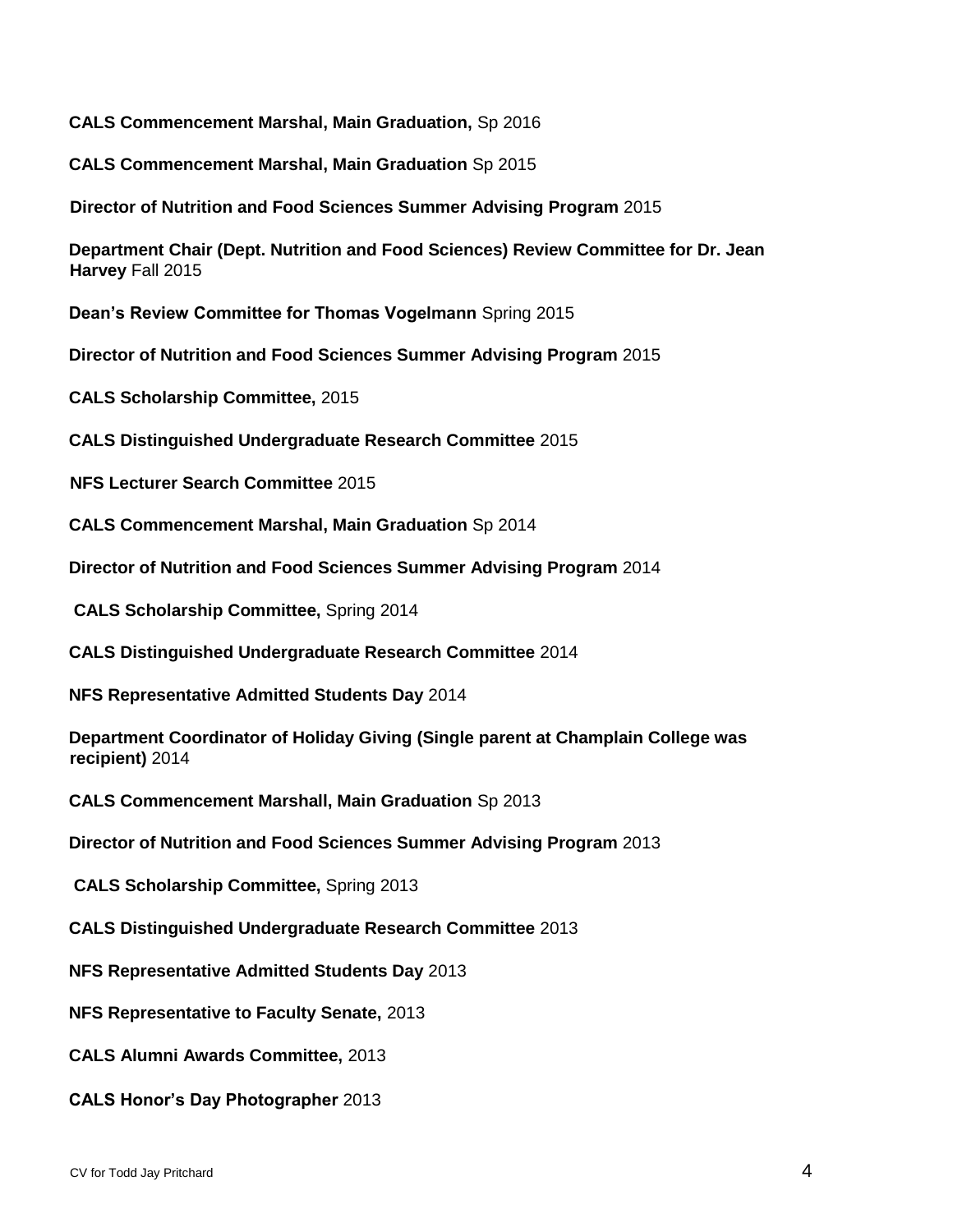**CALS Alumni Awards Dinner Photographer** 2013

**NFS Graduation Photographer** 2013

**Department Coordinator of Holiday Giving (Single parent at Champlain College was recipient)**  2013

**CALS Commencement Marshall, Main Graduation** Sp 2012

**Director of Nutrition and Food Sciences Summer Advising Program** 2012

**CALS Scholarship Committee,** Spring 2012

**CALS Distinguished Undergraduate Research Committee** 2012

**NFS Representative Admitted Students Day** 2012

**NFS Representative to Faculty Senate,** 2012

**CALS Alumni Awards Committee,** 2012

**CALS Honor's Day Photographer** 2012

**CALS Alumni Awards Dinner Photographer** 2012

**NFS Graduation Photographer** 2012

**Department Coordinator of Holiday Giving (Single parent at Champlain College was recipient) 2012** 

**CALS Commencement Marshall, Main Graduation** Sp 2011

**Director of Nutrition and Food Sciences Summer Advising Program** 2011

**CALS Scholarship Committee,** Spring 2011

**CALS Distinguished Undergraduate Research Committee** 2011

**NFS Representative Admitted Students Day** 2011

**NFS Representative to Faculty Senate,** 2011

**CALS Alumni Awards Committee,** 2011

**CALS Phonathon member for Dept. NFS** Spring 2011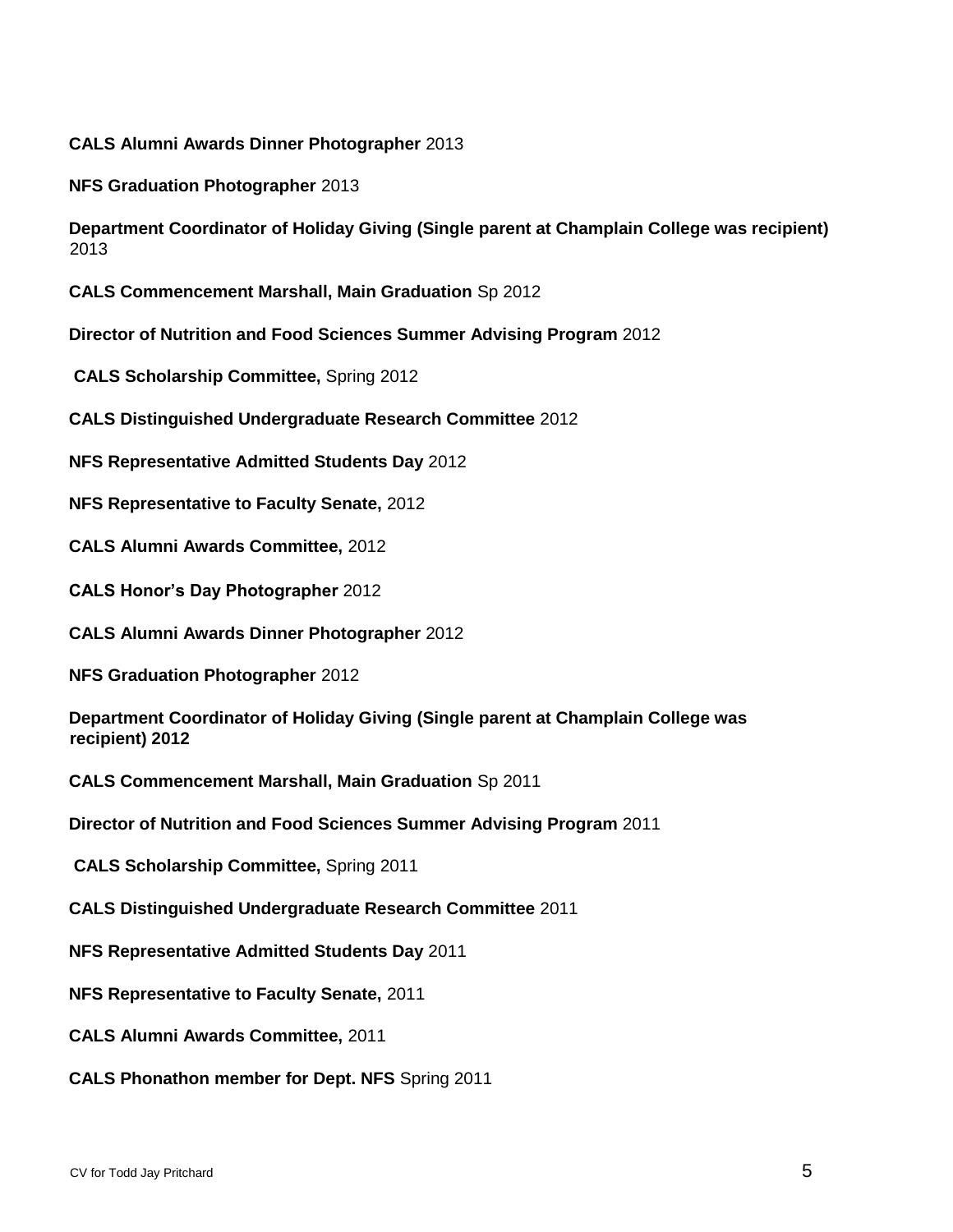**CALS Honor's Day Photographer** 2011

**CALS Alumni Awards Dinner Photographer** 2011

**CALS Photographer at CALS/AES Day at the Vermont Statehouse** 2011

**Department Coordinator of Holiday Giving (Single parent at Champlain College was recipient) 2011** 

**NFS Graduation Photographer** 2011

**CALS Commencement Marshall, Main Graduation** Sp 2010

**NFS Representative at CALS Harvest Festival** 2010

**Director of Nutrition and Food Sciences Summer Advising Program** 2010

**CALS Scholarship Committee,** Spring 2010

**CALS Distinguished Undergraduate Research Committee** 2010

**NFS Representative Admitted Students Day** 2010

**NFS Representative to Faculty Senate,** 2010

**CALS Alumni Awards Committee,** 2010

**CALS Phonathon member for Dept. NFS** Spring 2010

**CALS Honor's Day Photographer** 2010

**CALS Alumni Awards Dinner Photographer** 2010

**NFS Graduation Photographer** 2010

**Department Coordinator of Holiday Giving (Single parent at Champlain College was recipient)** 2010

**Director of Nutrition and Food Sciences Summer Advising Program** 2009

**CALS Scholarship Committee,** Spring 2009

**CALS Distinguished Undergraduate Research Committee** 2009

**NFS Representative Admitted Students Day** 2009

**NFS Representative to Faculty Senate,** 2008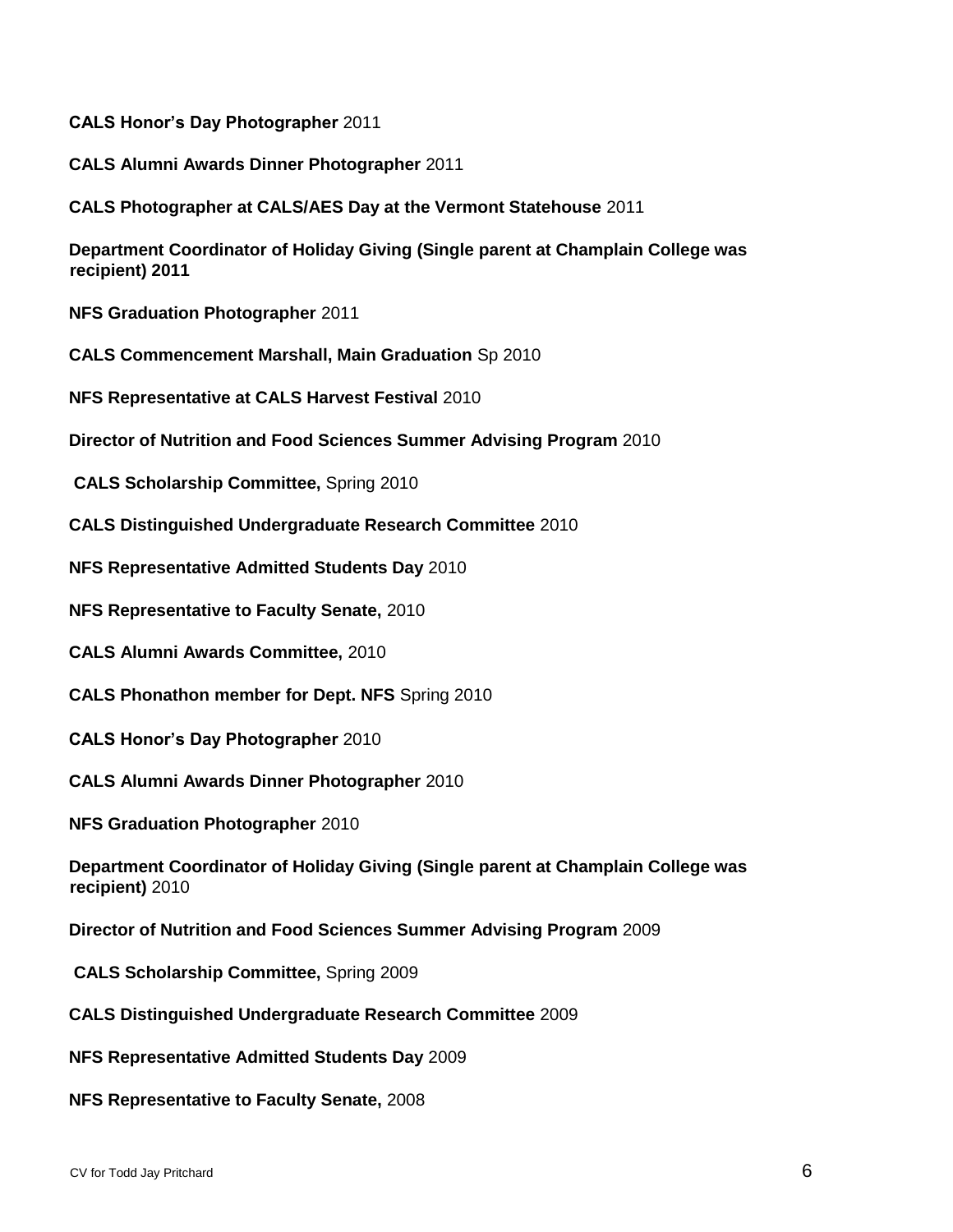**NFS Representative at CALS Harvest Festival** 2009 **CALS Alumni Awards Committee,** 2009 **CALS Phonathon member for Dept. NFS** Spring 2009 **CALS Honor's Day Photographer** 2009 **CALS Alumni Awards Dinner Photographer** 2009 **NFS Graduation Photographer** 2009 **Department Coordinator of Holiday Giving (Recipient was a Single Parent)** 2009 **NFS Representative at CALS Harvest Festival** 2008 **Director of Nutrition and Food Sciences Summer Advising Program** 2008. **CALS Scholarship Committee,** Spring 2008 **CALS Distinguished Undergraduate Research Committee** 2008 **NFS Representative Admitted Students Day** April 25, 2008 **EPSCoR Grant Reviewer,** 2008 **CALS Faculty Standards Committee,** Fall 2007 **NFS Representative to Faculty Senate,** 2007 **CALS Alumni Awards Committee,** 2007 **University Commencement Marshal for CALS,** 2006-2008 **CALS Academic Awards Committee,** 2006 to present. **CALS Alumni Awards Ceremony Photographer,** 2000 to present **CALS Honor's Day Photographer**, 2000 to present **Member** Carrigan Wing Dedication Tour Directors April 2006 **Member** University Senior Award Selection Committee. 2006 **Re-elected Member** of the Students Activities Committee, Faculty Senate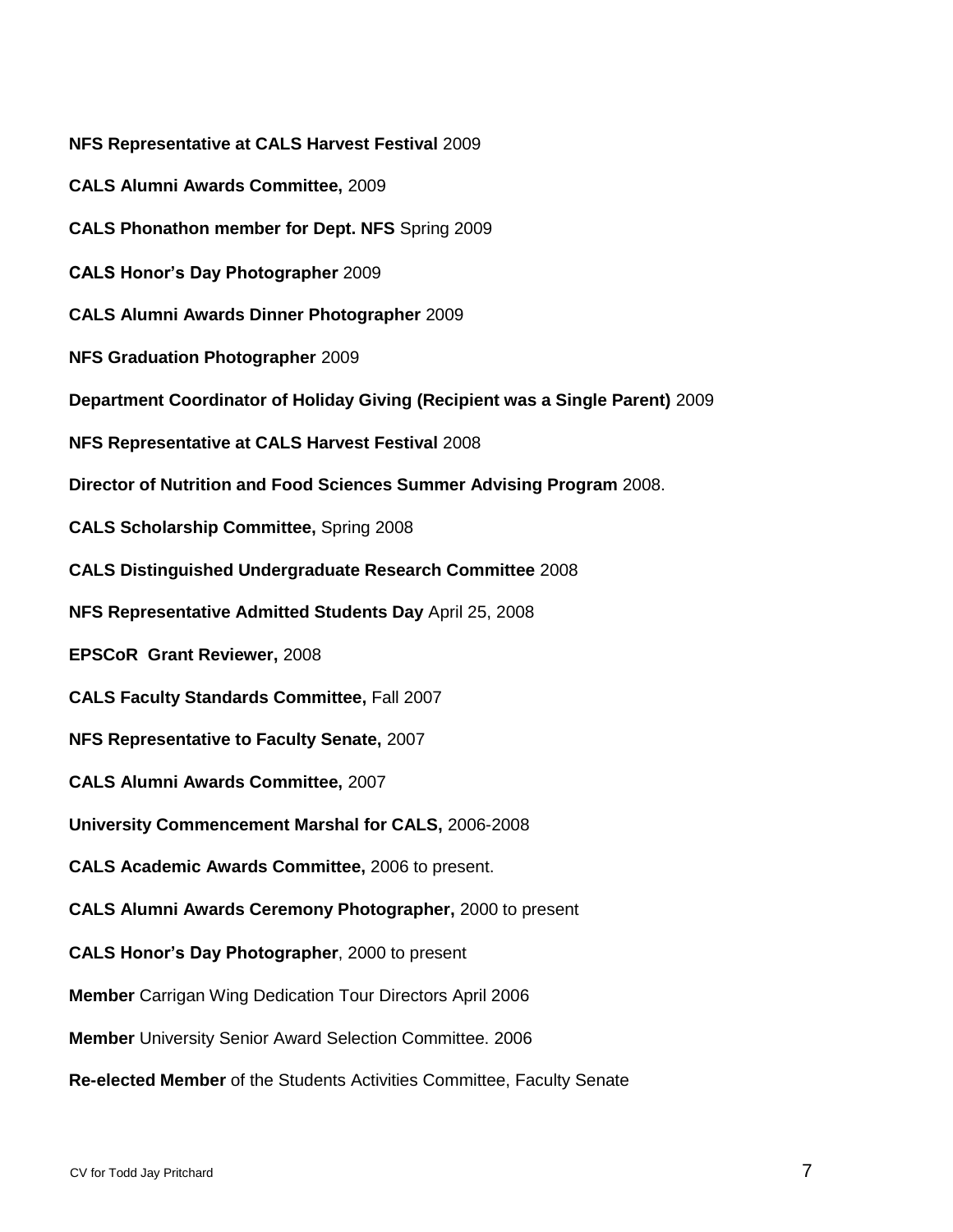**Member** Dept. Nutrition and Food Sciences New Building Committee. 2004

**Member** of the Students Activities Committee, Faculty Senate. Spring 2002 to 2006.

**Represented** Dept. at Admitted Students Day. 2004

**Member** College of Agriculture and Life Sciences Alumni Awards Committee. 2004

**Faculty Advisor** to the Food and Nutrition Club (FAN) 2003 to present.

**Member** Dept. Nutrition and Food Sciences Undergraduate Curriculum Review Committee 2003 to present.

**Member** of the Departmental Space Review Committee. Fall 2002.

**Member** of the Nutrition & Food Sciences Chairperson Search Committee. Dec 2001.

**Scholarship Chairman**: Vermont Dairy Industry Association Board of Directors. 2000- 2004. Total awards of upwards of \$3000 per year to UVM students.

**Department Coordinator** for Holiday Family. 1998 to present. Responsible for connecting NFS with a needy family and coordinating the gifts from the Department.

**Photographer** for the CALS Dean's Office: Recorded the Richard H. Holzer Memorial Scholarship Recognition Luncheon. October 5, 2002.

**Photographer** for NFS Department Graduation Ceremony. 2000-present. Record event for display case in Department.

**Department Representative**: Admitted Student Visits Spring 01, Fall 02.

**Member** of the Greek Alumni Advisory Council (GAAC). 1995 to present.

**Member** of the Fraternity Management Association Board of Directors. 1999 to present. Elected secretary Spring 2002.

**Member** of the Alpha Gamma Rho Alumni Association Board of Directors. Responsible for overseeing the undergraduate membership with regard to finances, physical structure of grounds and development/evaluation of standards. 2000 - Spring 2008.

**Advisor** for the Alpha Gamma Rho Chapter at The University of Vermont. Included setting standards, overseeing day to day operations of organization, supporting leadership development. 1997-1999.

#### **University Recognized Teaching Accolades**

**Kroepsch-Maurice Outstanding Teacher Award Nominee** for the ''Senior Lecturer'' position. 2017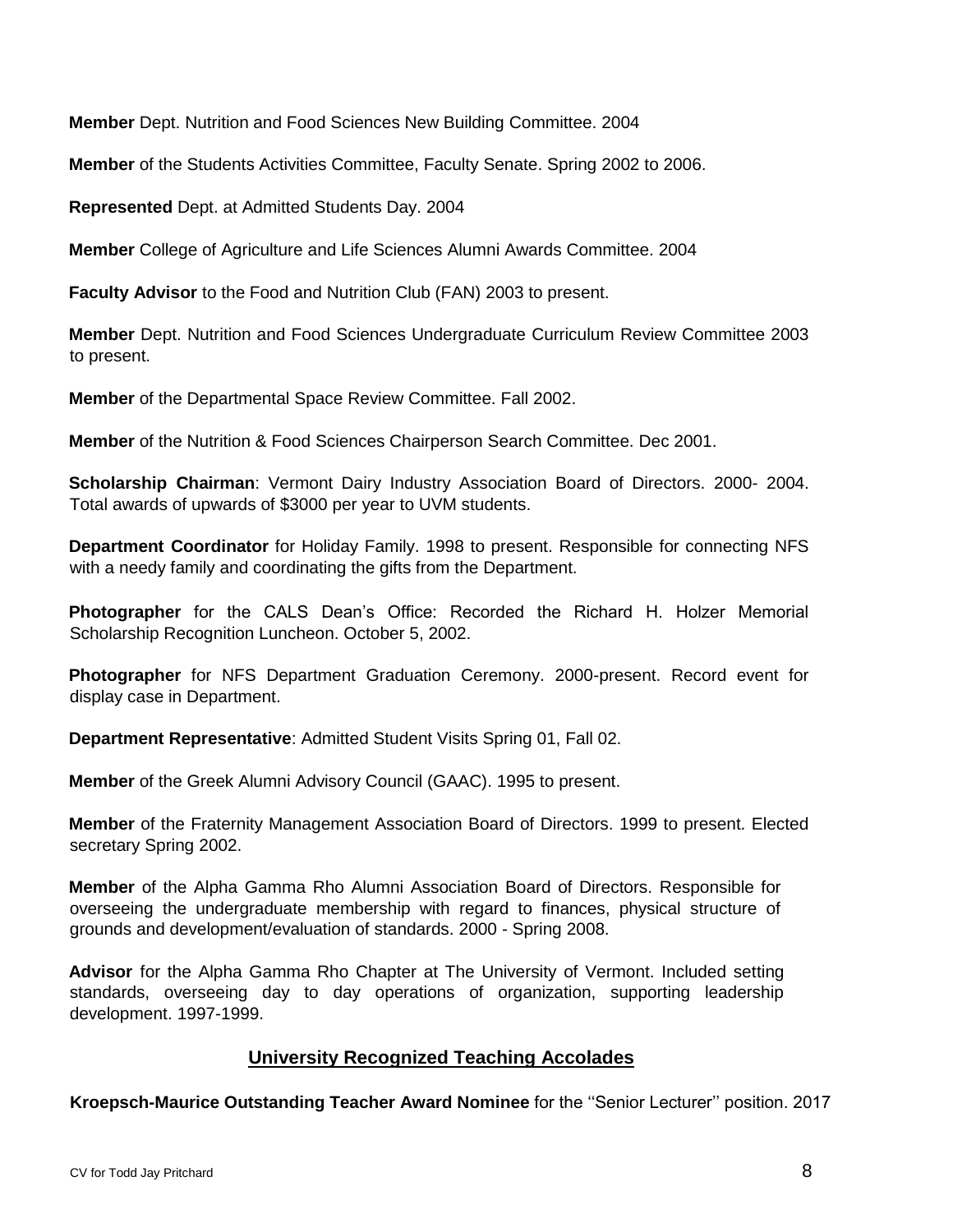**Kroepsch-Maurice Outstanding Teacher Award Nominee** for the ''Senior Lecturer'' position. 2016

**Kroepsch-Maurice Outstanding Teacher Award Nominee** for the ''Senior Lecturer'' position 2015

**University of Vermont Fraternity and Sorority Community 2015 Outstanding Advisor of the Year Recipient. May, 2015** 

**Distinguished Teacher** Class of 2010 recognized for contribution to teaching of undergraduate students (Mosa Collins)

**Kroepsch-Maurice Outstanding Teacher Award Nominee** for the ''Lecturer'' position. 2009 (Nominated by Teri Massey & Thomas Pinello)

**Distinguished Teacher** Class of 2008 recognized for contribution to teaching of undergraduate students (Teri Massey, Thomas Pinello)

**Kroepsch-Maurice Outstanding Teacher Award Nominee** for the ''Lecturer'' position. Included visit from review committee to evaluate teaching skills. 2008

**Distinguished Teacher** Class of 2007 recognized for contribution to teaching of undergraduate students (Marcia Bristow, Nathaniel ''Thundering Bear'' Moore)

**Kroepsch-Maurice Outstanding Teacher Award Nominee** for the ''Lecturer'' position. 2007 (Nominated by Courtney Ortiz)

**Distinguished Teacher** Class of 2006 recognized for contribution to teaching of undergraduate students (Renee Barnes)

**Joseph E Carrigan Award for Outstanding Undergraduate Teaching and Advising Recipient**. College of Agriculture and Life Sciences, 2005

**Distinguished Teacher** Class of 2005 recognized for contribution to teaching of undergraduate students (Rebecca Karlan, Margaret Pulver)

## **GRANTS\***

**Title:** Writing in the Disciplines Institute **Primary Investigator:** Todd J. Pritchard **Sponsor**: The Center for Teaching & Learning, University of Vermont **Amount**: Cost of three day workshop plus \$750 teaching stipend **Duration**: May 14-May 17 2013

**Title:** Development of Web Based Streaming Videos of Lab Procedures.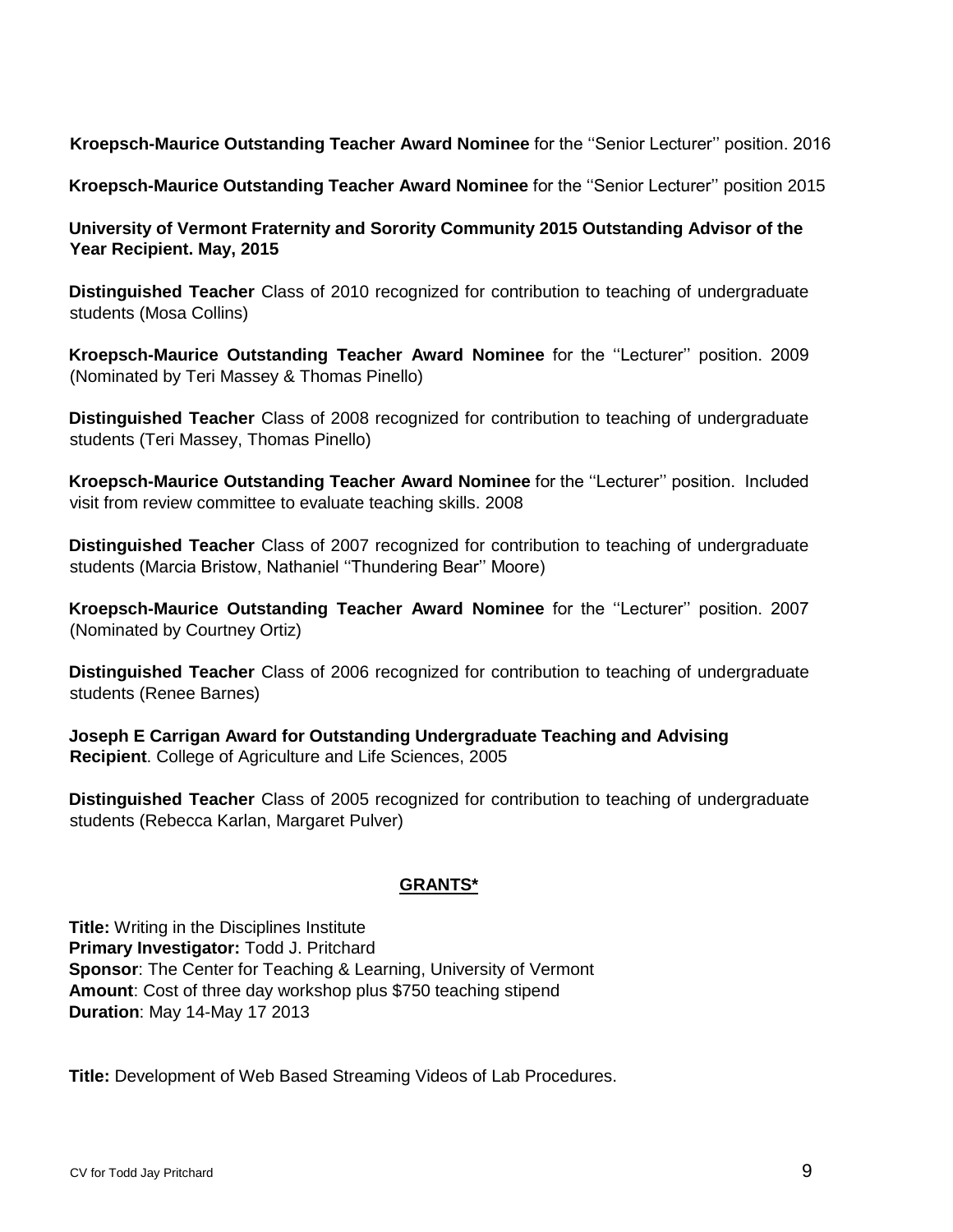**Primary Investigator:** Todd J. Pritchard **Sponsor**: The Center for Teaching & Learning, University of Vermont **Amount**: \$3000 **Duration**: July 1, 2008 through June 30, 2009

**\*** Grant writing is not currently required for Lecturer position

### **PROFESSIONAL ACTIVITIES:**

**Invited Speaker:** Dairy Safety for Sanitarians, UVM Extension, May 10, 2017

**Invited Speaker:** HACCP for the Small Scale Meat Producer, Ohio State University, July 21-22, 2016, Columbus Ohio

**Invited Speaker:** Food Safety for the Artisanal Cheese Producer, The Cellars at Jasper Hill, Greensboro, VT May 2016

**Developed Program entitled Faces of Agriculture** for the Alpha Gamma Rho Fraternity. This includes inviting speakers from the field of agriculture to present at the Fraternity house to help students in their professional development. This has been so successful that our National Home Office is looking to take the program to all of the Alpha Gamma Rho chapters in the United States. Fall 2014

**Invited Presenter:** Meat and Poultry HACCP Course, University of Connecticut, Storrs CT June 2-4, 2015

**Gubernatorial Appointee:** Livestock Care Standards Advisory Council, State of Vermont, Spring 2014-Spring 2015

**Invited Participant**: Teaching Food Microbiology via Case Studies, University of Connecticut, Storrs CT, July 21-23, 2014

**Invited Presenter:** Meat and Poultry HACCP Course, University of New Hampshire Extension, Concord, NH June 26-28, 2013

**Invited Presenter:** Meat and Poultry HACCP Course, University of Vermont Extension, Berlin, VT, May 29-31, 2013

**Participant:** Writing in the Disciplines Institute, May 14-17, 2013

**Invited Presenter:** Meat and Poultry HACCP Course, University of Connecticut, Storrs CT March 13-15, 2013

**Invited Presenter:** Meat and Poultry HACCP Course, University of Vermont Extension, Berlin, VT, July 2012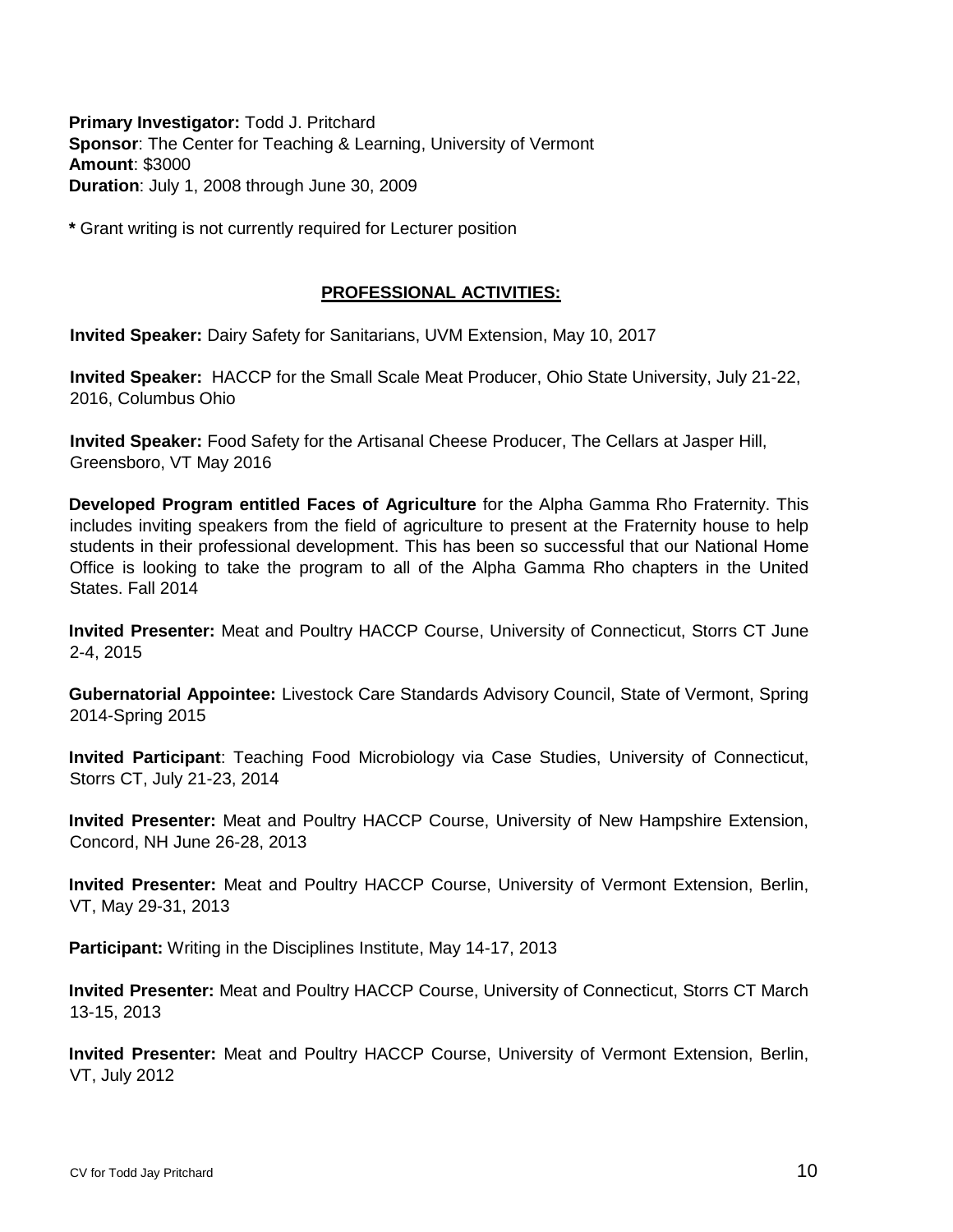**Invited Presenter:** Meat and Poultry HACCP Course, University of Vermont Extension, Berlin, VT June 2011

**Invited Presenter:** Meat and Poultry HACCP Course, University of Connecticut, Storrs CT May 2-4, 2011

**Invited Participant:** HACCP Train the Trainer Workshop, Windsor, CT June 1-4, 2010

**Invited Participant** April 2010. University of Connecticut and University of Rhode Island. HACCP for meat and poultry processors. Storrs, CT.

**Co-writer** of white paper on safety issues around raw milk legislation in Vermont. 2009

**Source** for Food Safety of raw eggs. Article was an AP article which was posted on both CNBC and S.T.O.P. websites [\(http://www.cnbc.com/id/35539753\).](http://www.cnbc.com/id/35539753) 2009

**Invited Reviewer** June, 2009. Evaluated and selected winners for nationally based scholarships from the Alpha Gamma Rho Fraternity.

**Invited Participant** April 2009. University of Connecticut and University of Rhode Island. HACCP for meat and poultry processors. Storrs, CT.

**Invited Reviewer** June, 2008. Evaluated and selected winners for nationally based scholarships from the Alpha Gamma Rho Fraternity.

**Invited Participant** April 30, 2008. "Preparing Small and Very Small Meat and Poultry Establishments for the Future of HACCP: A Cooperative Approach", Philadelphia, PA

**Planning Committee Member** Spring 2008, "Preparing Small and Very Small Meat and Poultry Establishments for the Future of HACCP: A Cooperative Approach", To be held in Philadelphia, PA

**Invited Speaker** March 13, 2008. Food safety in your kitchen. Retired Veterans Meeting, Elks Club Burlington, VT

**Expert Testimonial** March 12, 2008. Farm Fresh Raw Milk Restoration Act. Vermont Legislature Agriculture Committee.

**Invited Speaker** February 14, 2008 Vermont Institute for Artisan Cheese. Presented one day workshop on hygiene and food safety. University of Vermont

**Invited Speaker** February 8, 2008 Vermont Institute for Artisan Cheese. Presented one day workshop on hygiene and food safety. University of Vermont

**Invited Speaker** January 8-9, 2008. Vermont Institute for Artisan Cheese. Presented 2 day workshop on food safety systems and development of HACCP plans. University of Vermont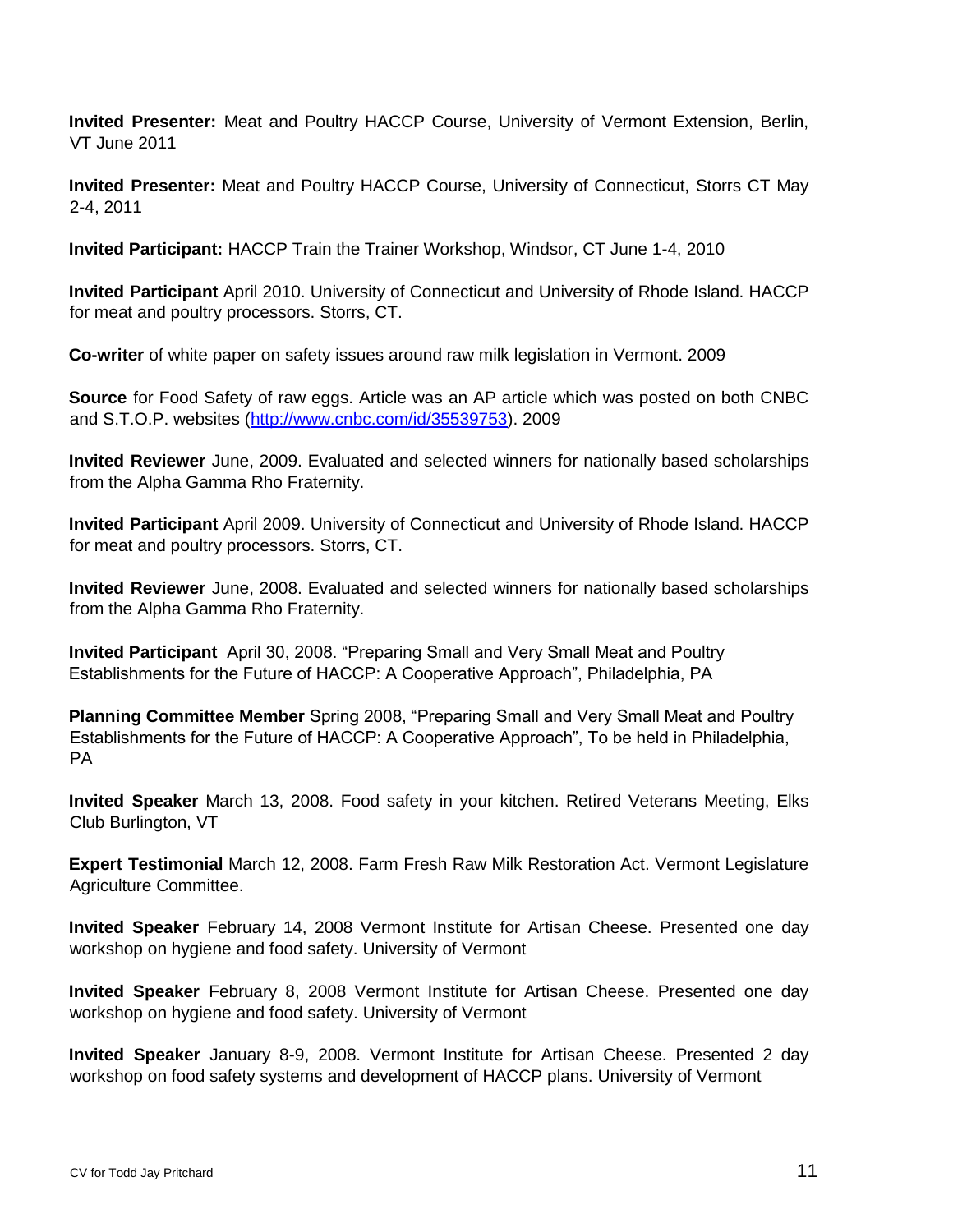**Invited Speaker** November 8, 2007. Vermont Institute for Artisan Cheese. Presented 1 day workshop on hygiene and food safety. University of Vermont

**Attended** July 6-7. International Association of Food Protection. Participated in a 2 day workshop on validation of heating processes. Orlando, Florida

**Attended** July 8-11. International Association of Food Protection Annual Meeting. Attended annual meeting on food safety. Orlando, Florida

**Invited Reviewer** June, 2007. Evaluated and selected winners for nationally based scholarships from the Alpha Gamma Rho Fraternity.

**Invited Presenter** February 8, 2007. Presented 2 hour talk on food safety to local poultry slaughter facility. New Haven, VT

**Invited Speaker** March 16, 2007. Vermont Institute for Artisan Cheese. Presented 1 day workshop on hygiene and food safety. University of Vermont

**Invited Participant** April 17-18, 2007. University of Connecticut and University of Rhode Island. HACCP for meat and poultry processors. Storrs, CT.

**Invited Reviewer** June, 2006. Evaluated and selected winners for nationally based scholarships from the Alpha Gamma Rho Fraternity

**Invited Participant** March 23-24, 2006. University of Connecticut and University of Rhode Island sponsored HACCP program. Storrs, CT.

**Invited Participant** March 18, 2006 Vermont Dept. of Agriculture sponsored meeting for meat and poultry producers in Vermont. Three Stallions Inn, Randolph, VT.

**Invited Speaker** March 26-28, 2006. Vermont Institute for Artisan Cheese. Presented 2 day workshop on hygiene and food safety. University of Vermont

**Invited Speaker** 2005 Annual Meeting of International Association of Food Protection. Baltimore, MD. Presented talk on risk communications and raw milk.

**Invited Reviewer** June, 2005. Evaluated and selected winners for nationally based scholarships from the Alpha Gamma Rho Fraternity

**Invited Presenter**: Two day workshop on cleaning and sanitation. Presented May 2005 for the Vermont Institute for Artisanal Cheese

**Presented** an afternoon workshop on food safety for the small scale juice producer. The event took place in Rutland, VT and was a joint presentation between both the University of Vermont and the University of Connecticut Extension Systems.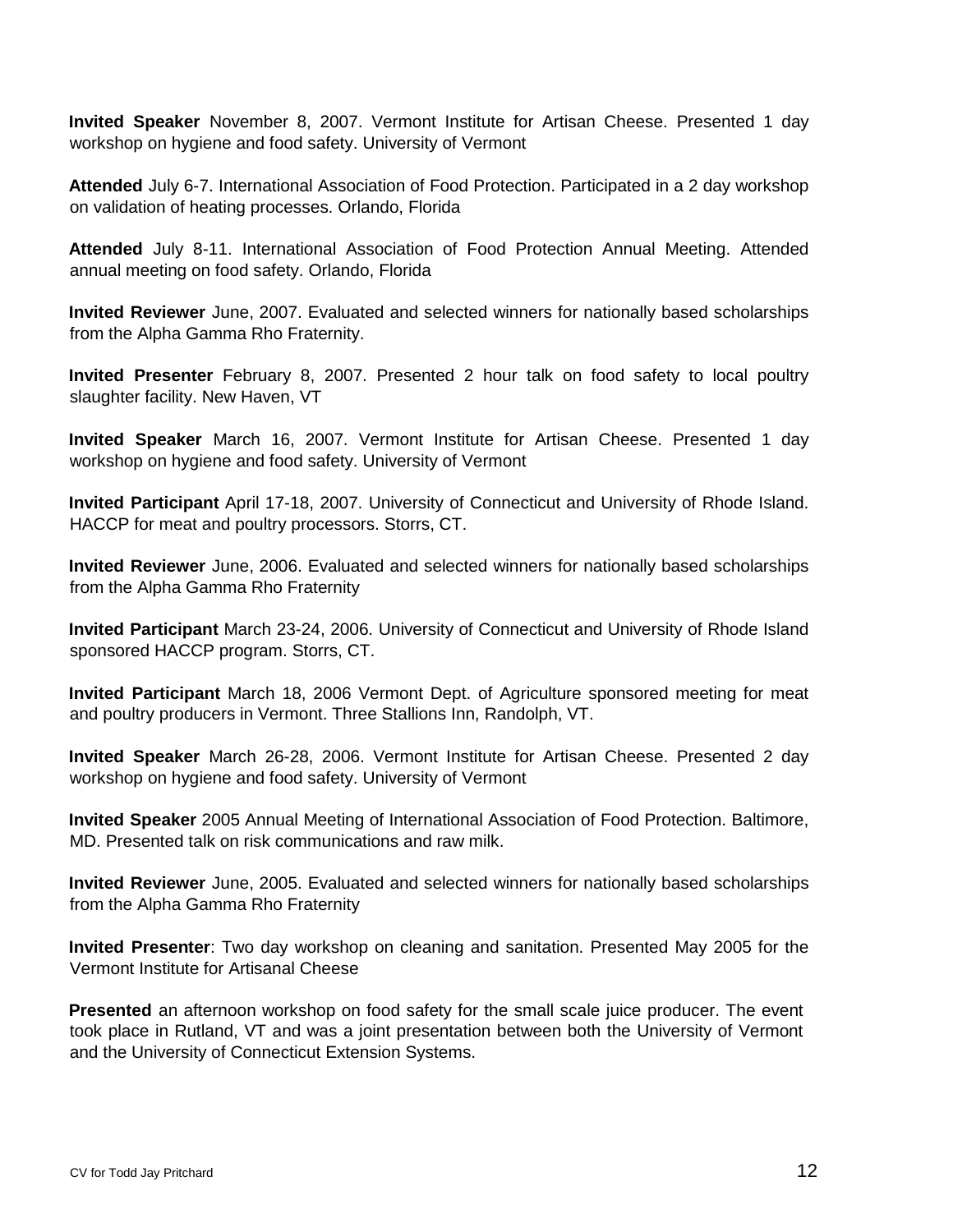**Responsible** for review and redevelopment of sanitation procedures at a local poultry processing plant. The plan put in place kept the establishment in business as it was required to satisfy Federal Inspectors.

**Aided** local farmstead cheese operation in identifying a quality issue related to their cheeses.

**Aided** local apple cider producer in the development of HACCP plan in order to meet Federal guidelines.

**Responsible** for aiding Vermont meat industry develop risk analysis plans which allowed them to stay in business.

**Attended** Annual Meeting of the International Association of Food Protection in New Orleans, LA.

**Performed** site visits of Irish Farmstead Cheese operations for analysis of good manufacturing practices and safety related issues. Summer 2003

**Developed** an Across the Fence for January 8, 2003. Subject was the cleanliness of kitchen sponges.

**Recorded** two radio segments with Julie Becker concerning a) kitchen sponges and how to properly maintain them and b) keeping quality of milk. First one aired week of December 23, 2002 (''Sponge'') and the second aired the week of December 30, 2002 (''Shelf'').

**Developed** an Across the Fence for December 4, 2002. Subject was food safety and holiday gifts.

**Member** of the Nutrition & Food Sciences Chairperson Search Committee. Dec 2001 - present.

**Member** of the Departmental Space Review Committee. Fall 2002

**Member** of the Students Activities Committee, Faculty Senate. Spring 2002 to present.

**Process Authority:** Recognized by the Vermont Department of Agriculture Meat Inspection Division as a process authority. Entails review of HACCP plans and evaluation of food processing issues to determine the safety of the associated foods. November 2001 to present.

**Process Authority:** Reviewed and re-wrote HACCP plans (total of 7 plans) for two processing plants. The re-written HACCP plans allowed the processors to continue to operate. Fall 2002.

**Process Authority**: Developed HACCP plans for the Vermont Foodbank. Plans are instrumental in securing future donations from a major contributor to the program. The program feeds many of the poor and elderly throughout Vermont. November 2002.

**Reviewed and rewrote** HACCP and SSOP plans for slaughterhouse in Chittenden County. Jan-Dec 2002.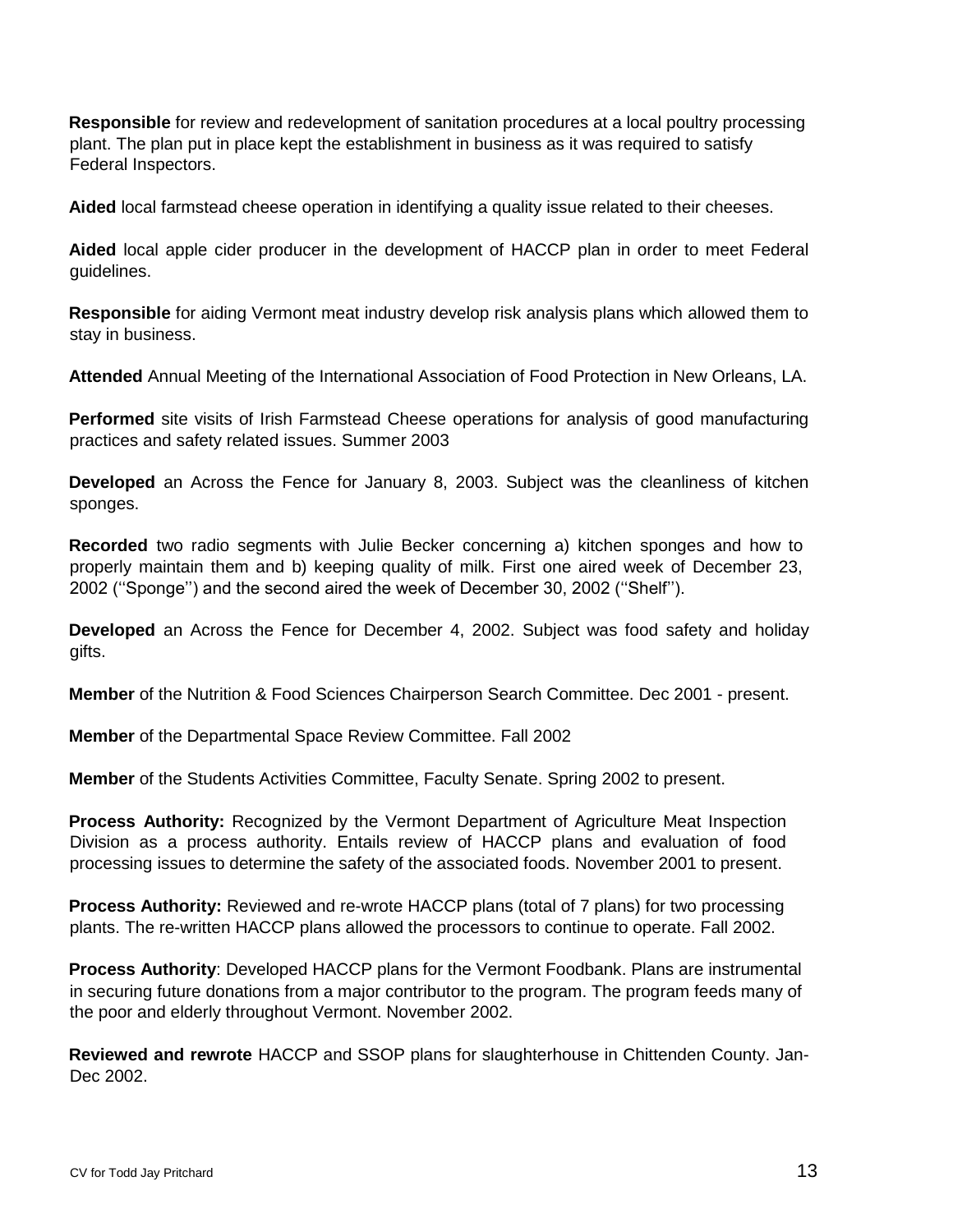**Presented** poster at 2002 Joint Meeting of ADSA, ASAS and CSAS. Quebec City, Canada. July 22, 2002.

**Presented** ''Safety of Raw Milk Cheeses'' at the 2002 FDA Northeast Regional Milk Seminar June 12, 2002.

**Visited and reviewed** present GMPs, SSOP=s and HACCP plans in place for a food producer in the Bellows Falls region of Vermont. February 25, 2002. Established contact for follow up work with company to ensure they are fully trained in food safety issues.

**Presented** segment on *Across the Fence* December 2001. Topic: Food Safety Related Holiday Gifts.

**Presented** segment of WCAX of what are proper foods to ship over seas and how to ship them. February 13, 2001.

**Presented seminars** on Good Manufacturing Practices, Good Personal Hygiene, Food Safety and HACCP at the NECFE sponsored program for Specialty Cheese Producers.

**Attended** Open House for the Franklin County Community Kitchen in Greenfield, MA. November 15, 2001.

**Developed and Presented** workshop on Food Safety and HACCP at Vermont Smoke & Cure in Barre, VT. August 24 & 31, 2001

**Presented** data on milk quality at the Annual American Dairy Sciences Association Meeting held in Indiannapolis, IN. July 24-26, 2001.

**Evaluated** HACCP plans for Vermont Dept. of Agriculture inspected plants. Performed site visits and reviews with Dennis Shaw (Cornell University) and Carl Cushing (VT Dept of Ag). July 2001

**Presented a short food safety show on** *Across the Fence***, WCAX Television. December 6, 2000.** 

**Presented** research results on milk quality at Asell by@ date to Vermont Dairy Promotion Council. LaGue Inn, Berlin,Vermont. December 5, 2000.

**Executive Committee Member**: Vermont Food Safety Network. Committee Chair for the 2001 Food Safety Summit to be held during Food Safety Month (September, 2001).

**Executive Committee Member**: Vermont Dairy Industry Association. Committee Chair for the Communications Committee. Selected Fall 2000 through present.

**Attended and presented research**: *Survivability of Lactic Acid Bacteria and Bifidobacteria in a yogurt cheese product*, at the American Dairy Science Association Annual Meeting. July 2428, 2000. Baltimore, MD.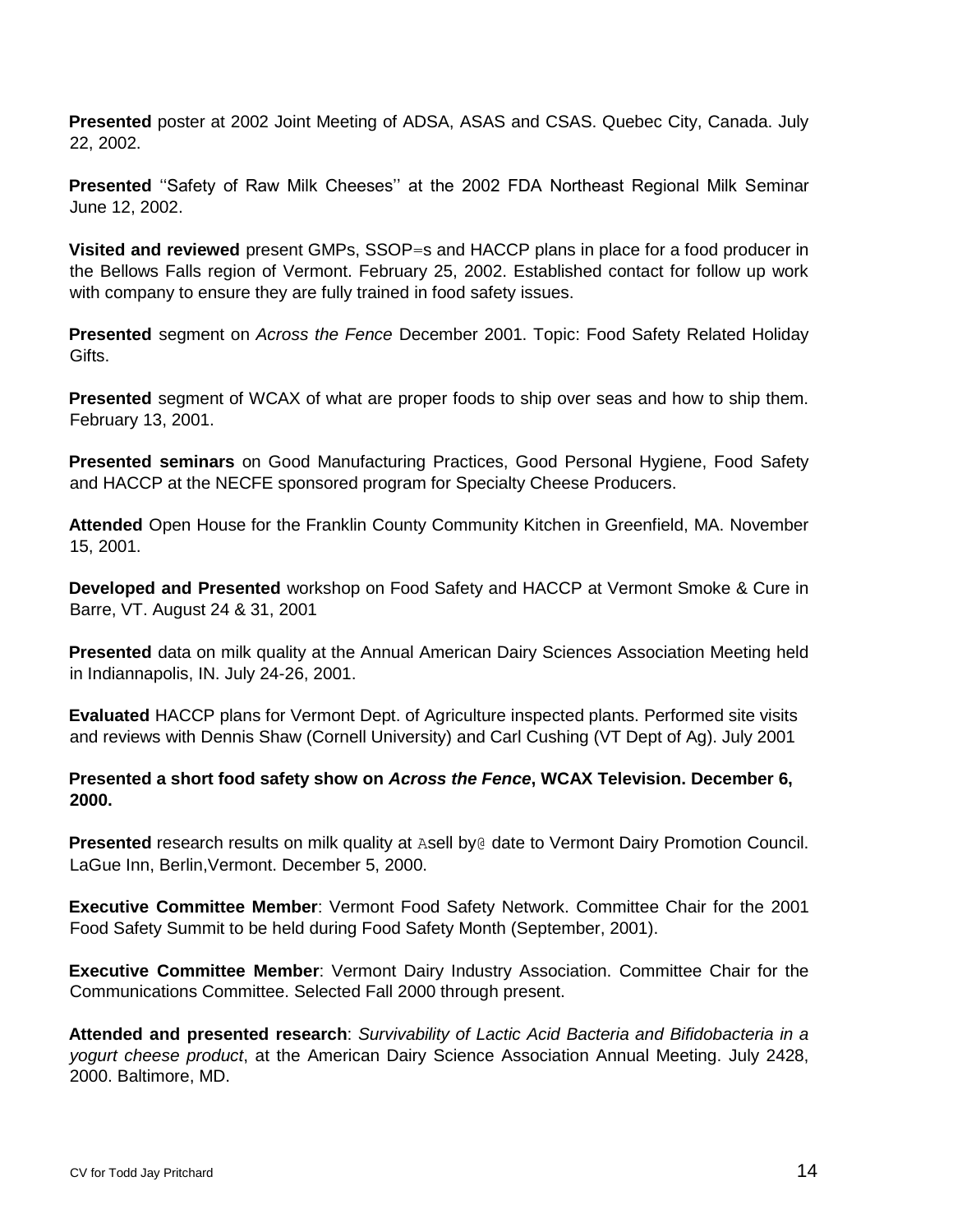**Executive Committee Member**: Vermont Food Safety Network *First Annual Food Safety Summit*  Meeting. Meeting to be held June 15, 2000 in Burlington, VT.

**Represented** the Department of Nutrition and Food Sciences at two Admitted Students days at the University of Vermont (April 14 & 21, 2000). Discussed courses and departmental options with incoming first year students.

**Selected** as University of Vermont, Staff Member of the Year in my grade-range. 1999

**Presented** keynote address on *AHACCP and the specialty cheese producer@* at the 1999 American Cheese Society annual meeting held at the Shelburne Farms in Shelburne, Vermont.

**Presented** keynote address on food safety at the 1999 New England Ice Cream and Restaurant Associations annual meeting. Stowe, VT.

**Presented** lecture on HACCP to Nutrition Majors and Culinary School students. Fall 1999.

**Selected** to serve on College of Agriculture and Life Sciences Annual Alumni Awards Dinner Committee. 1999

**Attended** Food Safety Summit, Washington, DC. June 1999.

**Redesigned** Food Microbiology (NFS 203) laboratory manual to more accurately reflect the concepts/needs required for nutrition/dietetics students. 1999. University of Vermont.

**Developed** 1 hr seminar focusing on Food Safety. Presented to members of the USDA Farm Agency Services. December 3, 1998. White River Junction, VT.

**Appointed** to the Vermont Dairy Industry Association board of directors as University of Vermont representative. 1998

**Appointed** a member of the scholarship committee of the Vermont Dairy Industry Association. 1998-1999.

**Performed** Food Safety and Good Manufacturing Practices audit and developed rudimentary Hazard Analysis Critical Control Point plants for Shelburne Farms. Shelburne, VT. August 1998.

**Developed and co-presented** a 1 credit continuing education short course on Food Safety and Good Manufacturing Practices for specialty foods industry. July 1998. University of Vermont.

**Attended** 2 day seminar on group dynamics and leadership development presented by Alpha Gamma Rho. Kansas City, MO. July 1998.

**Attended and co-authored** poster presentation entitled: *The epidemiological link between Listeria ribotypes recovered from goat=s milk and from farm environments*. XIII International Symposium on Problems of *Listeriosis* in Halifax, Nova Scotia. June 1998.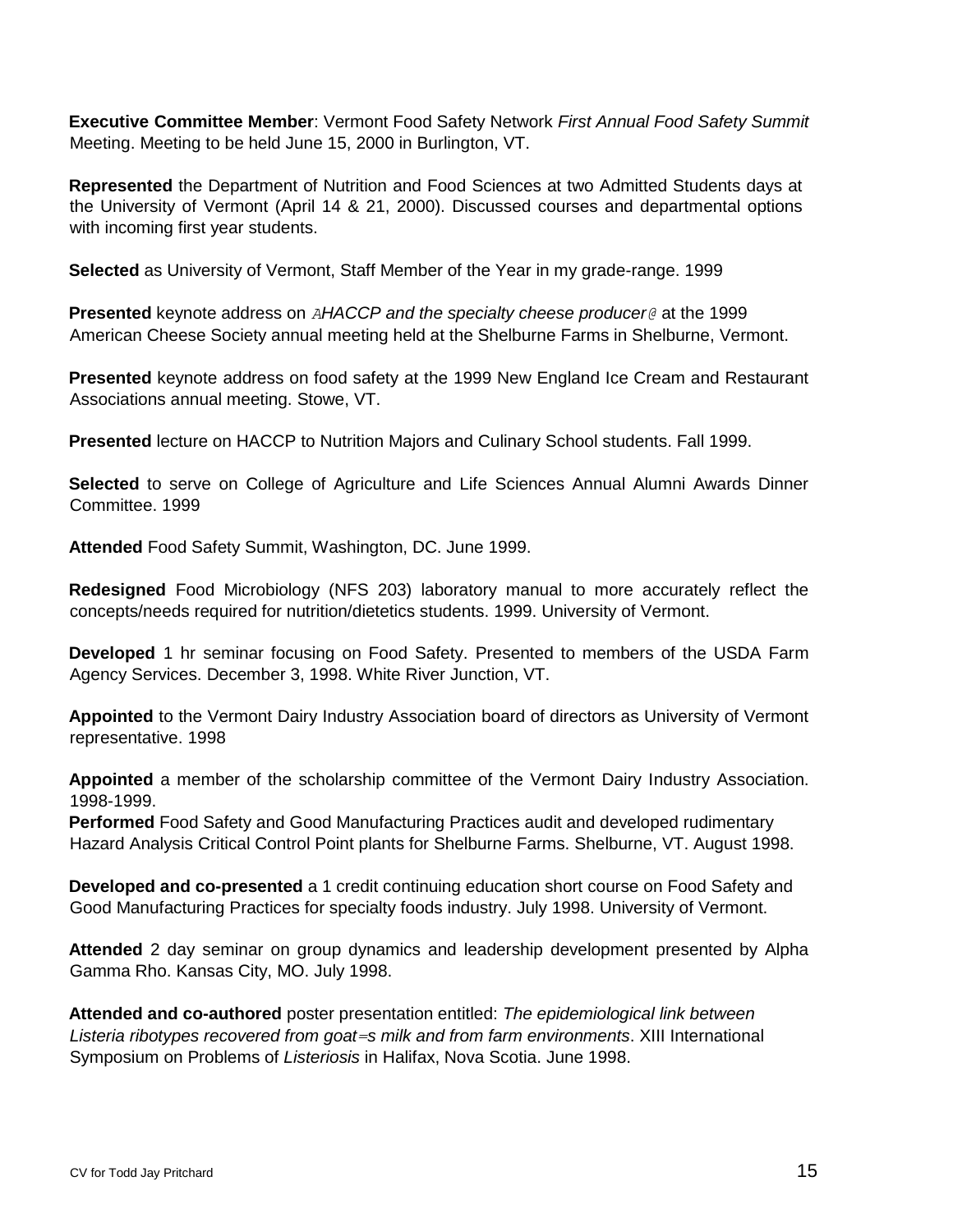**Recipient** of the New Achiever Alumni Award presented by the College of Agriculture and Life Sciences at the University of Vermont. The award is given to a recent alumnus who has shown professional achievement, leadership and contributions to the community. May 1998.

**Performed** Food Safety and Good Manufacturing Practices audit and developed rudimentary Hazard Analysis Critical Control Point plants for the Grafton Village Cheese Company. Grafton, VT. May 1998.

**Developed** written laboratory experience manual for use in Food Microbiology (NFS 203) course taught at University of Vermont. 1997.

Attended 1<sup>st</sup> Annual Safe Food Processing conference. Saratoga Springs, NY. October 2122, 1997.

**Attended** New England Small Food Processors HACCP workshop sponsored by the University of New Hampshire and University of Vermont Extension Systems. West Lebanon, NH. October 5, 1997.

**Presented** paper entitled: On-Farm HACCP: Prevalence of bacterial pathogens in raw milk. June 15, 1997. Orlando, FL. Annual meeting of Institute of Food Technologists.

**Attended** short course on the determination of shelf life presented by Rutger=s University Continuing Education Facility (Cook College). May, 1997.

**Developed and co-presented** a 3 hr short for students and chefs of the New England Culinary Institute. April 30, 1997. Burlington, Vermont.

**Appointed** subcommittee chairperson responsible for rewriting the Dairy Practices Council Guideline #57: Guidelines for dairy plant sanitation. Dairy Practices Council. Syracuse, NY. 1997.

**Developed and presented** poster entitled: An evaluation of the VIDAS™ *Listeria monocytogenes* assay for selectivity and specificity at the AOAC Annual Meeting. Orlando, FL., Septemeber 12, 1996.

**Developed and presented** poster entitled: Genetic fingerprinting of *Listeria* isolates obtained from dairy processing plants. American Dairy Sciences Association Annual Meeting. Ithaca, NY. June 27, 1995.

**Presented oral presentation** entitled: Combined secondary enrichment of UVM and LRBS primary enrichment broths increases the sensitivity of *Listeria* detection. Institute of Food Technologist Annual Meeting. Anaheim, CA. June 5, 1995.

**Developed and presented** a three hour short course for Vermont Specialty Foods Association. Course highlighted factors involved in production of safe foods and bacteria associated with food-borne illness. May 8, 1995 Middlebury, VT.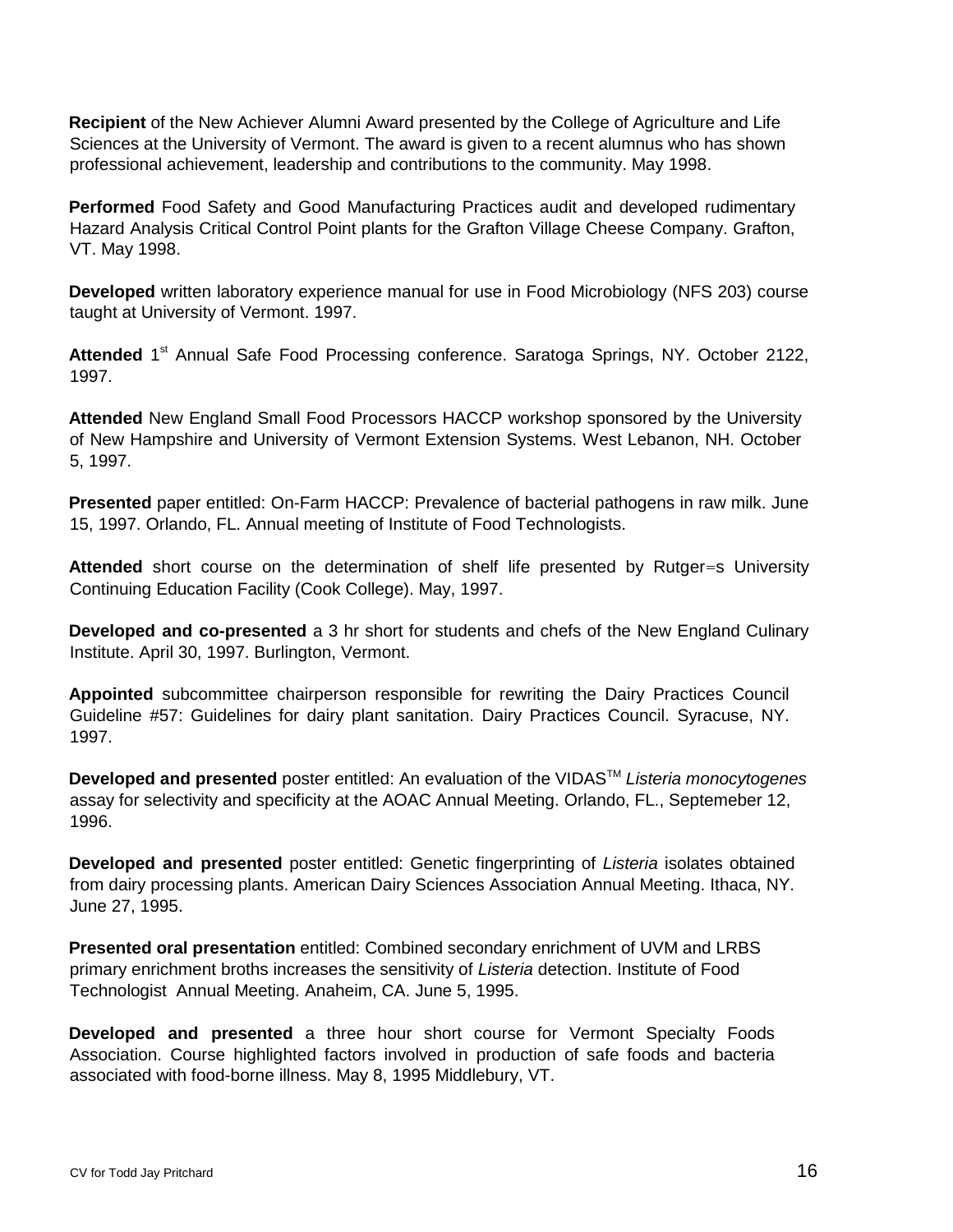**Attended** Northeast Dairy Practices Council Annual Meeting. Syracuse N.Y. November 9, 1994.

**Appointed** by board of directors for the Northeast Dairy Practices Council to committee charged with developing guidelines for initiation of a working HACCP plan for fluid milk plants. Syracuse N.Y. November 1994.

**Appointed** by board of directors for the Northeast Dairy Practices Council to committee charged with rewriting the guidelines entitled: *Dairy product safety guilelines (relating to pathogenic bacteria) for frozen milk and frozen dairy dessert plants*. Syracuse N.Y. November 1994.

**Presented poster** entitled: Coolers and freezers as environmental niches of *Yersinia* contamination within the environment of dairy processing plants. June 28, 1994 at Institute of Food Technology Annual meeting in Atlanta, GA.

**Attended** International Association of Milk, Food, Environmental Sanitarians (IAMFES) meeting July 30-August 4, 1994 in San Antonio, TX.

**Presented** research results on areas of concern in dairy processing plants, development of specific HACCP plans, to Vermont Dairy Promotion Council. LaGue Inn, Berlin,Vermont (April 25, 1994)

**Member** of International Association Milk, Food and Environmental Sanitarians (IAMFES). (1994, 1996-1999)

**Member** Institute of Food Technology. (1993-1999)

**Presented** poster at Institute of Food Technology Annual Meeting, Chicago, Il July 1993.

**Panel member** at American Cheese Society Annual Meeting. Asked to answer questions relating to cleaning/sanitizing of plant environments.. Shelburne Farms, Shelburne, Vermont. (August 1993)

**Attended** HACCP program presented by Dr. Robert Gravani in West Lebanon, N.H. (June 1993)

**Presented** seminar on controlling food-borne pathogens in the dairy plant environment at the New York Cheesemaker's Association Meeting in Syracuse, N.Y. (1993)

**Attended** International Association of Milk, Food and Environmental Sanitarians, Inc. (IAMFES) Workshop: "Hazard Analysis at Critical Control Points (HACCP)" held in Toronto, Canada. (July 24-25,1992)

**Attended and Presented** poster at the Second Annual New England Regional Conference: "The Challenge: Feeding the next five billion people, Food safety and Development" University of Connecticut, Storrs,CT (April 15-16, 1992)

**Presented** seminars on Controlling Listeria in the Dairy Processing Environment (1991-1994)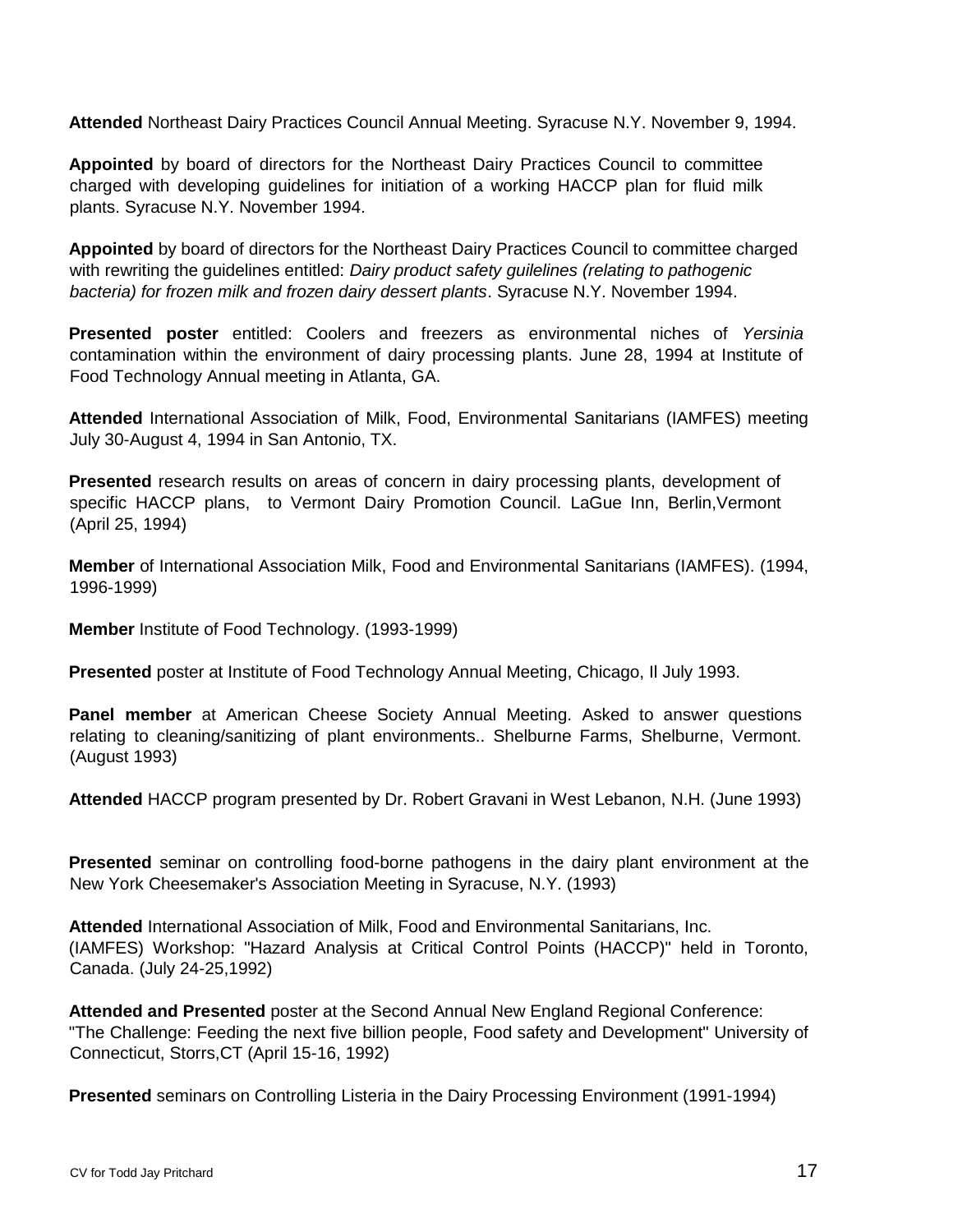Companies visited include: H.P. Hood (Burlington,VT), International Cheese Company (Hinesburg,VT), Kraft General Foods (Middlebury,VT), Vermont Butter & Cheese (Websterville,VT), Ben & Jerry's Homemade Inc (Waterbury,VT, North Springfield,VT, and St.Albans,VT) Franklin County Cheese (Enosburg Falls,VT), Shelburne Farms Cheese (Shelburne,VT), Thomas's Dairy (Rutland, VT), Booth Brothers Dairy (Barre,VT)

**Guest Lecturer** in Industrial Microbiology, University of Vermont. Lecture included an overview of molecular genetic techniques as they relate to the development of gene probes and genetic manipulations. (Spring 1992)

**Planned and Instructed** introductory microbiology course. Responsibilities included: developing a curriculum exposing students to basic microbiology and it=s application, developing a laboratory experience reinforcing these concepts, all aspects of grading and cultivating a nurturing environment in which to learn. Saint Michael=s College. Colchester, Vermont. (September 1991- December 1991)

**Presented** background information for research grant proposal to Vermont Dairy Promotions Council. La Gue Inn, Berlin, Vermont. December 12, 1991)

**Attended** American Dairy Sciences Association Annual Meeting. Logan, Utah. (August 1991) **Member** of American Society for Microbiology. (1990, 1991)

**Guest Speaker** at the 1989 North East Dairy Practices Council meeting. Peekeskille, N.Y. Presented overview of rapid assays presently available for the detection of *Listeria*. (1989)

## **LIST OF PUBLICATIONS**

Donnelly, Catherine. "The Oxford Companion to Cheese." *The Oxford Companion to Cheese*, Oxford University Press, 2016. Pgs 176, 202, 244 and 497. (Four definitions supplied on pages noted)

Lynch, R. A., M.D. Steen**, T. Pritchard,** P. Buzzell and S.J. Pintauro. Delivering food safety ecudation to middle school students using a Web-based, interactive, multimedia computer. J. Food Science Education. In Press

**Wright Hirsch, Diane and Todd Pritchard**. Food safety plans for the artisanal cheese maker… step by step. May 2005

**Pritchard, T.J.** HACCP and the Farmstead Cheese Maker. Chapter in P.S. Kindstedt Book.

**Pritchard, T.J**., E. Monteith and E. Groves. Microbiological analysis of processor obtained milk samples: Experimental determination of shelf life. Abstract 1313. American Dairy Science Association Annual Meeting, July 21-25, 2002. Quebec City, Canada.

**Pritchard, T.J**. UVM Researchers Study Irish Farmstead Cheese Industry. Vermont Cheese Council Newsletter, Fall 2001. Issue 6, Vol#1.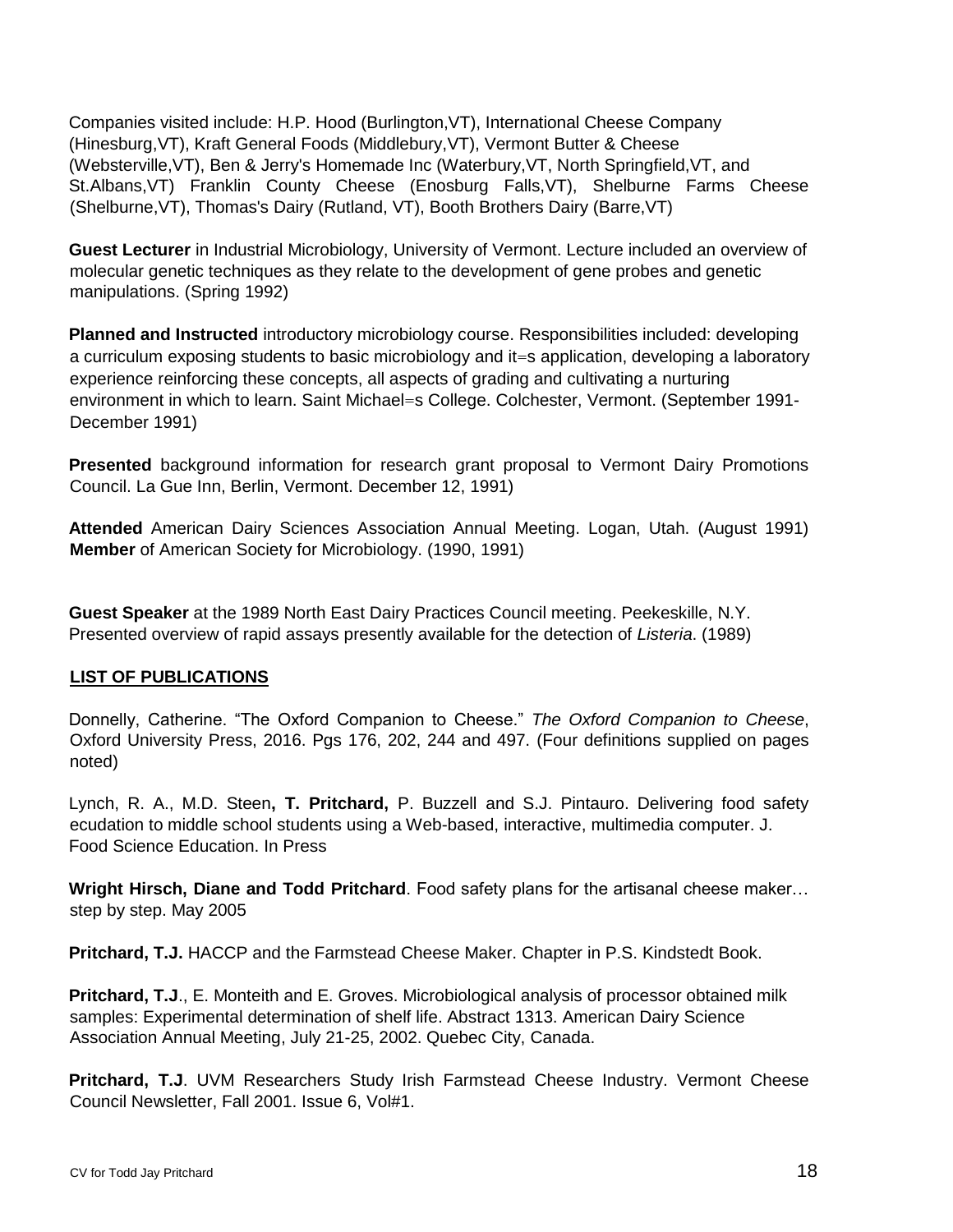**Pritchard, T.J.** *Pasteurization Fact Sheet*. Extension System Nutrition, Food Safety and Health Team, University of Vermont, Burlington, VT.

**Pritchard, T.J.**, M. Guo, A. Zielinski and P.S. Kindstedt. 2000. *Survivability of Lactic Acid Bacteria and Bifidobacteria in a yogurt cheese product*. Northeast Dairy Foods Research Center, Burlington, VT. Abstract Submitted and Accepted: American Dairy Science Association Annual Meeting. July 24-28, 2000. Baltimore, MD.

**Pritchard, T.J.** and C.W. Donnelly. 1999. *Combined secondary enrichment of primary enrichment broths increases Listeria detection.* Accepted for publication. Journal of Food Sciences.

**Pritchard, T.J.** Ph.D. Dissertation. *Listeria monocytogenes: Identification of sources of contamination in the production of dairy foods.* April 28, 1998. University of Vermont, Burlington, VT.

**Pritchard, T.J.** 1998. *Emerging Pathogens*. University of Vermont Extension Food Safety News Letter.

Aboueleinin, A.M., E.T. Ryser, **T.J. Pritchard** and C.W. Donnelly. 1998. *The epidemiological link between Listeria ribotypes recovered from goat=s milk and farm environments.* Proc. XIII International Symposium on Problems of Listeriosis. Halifax, Nova Scotia, Canada, July 1.

**Pritchard, T.J.**, C.W. Donnelly, J. W. Pankey Jr. and P. Murdough. 1997. *On-Farm HACCP: Prevalence of bacterial pathogens in raw milk.* Abstract 25-9. Institute of Food Technologist, Orlando, FL., June14-18.

Arimi, S.M., E.T. Ryser, **T.J. Pritchard** and C.W. Donnelly. 1997. *Diversity of Listeria ribotypes recovered from dairy cattle, silage and dairy processing environments.* Journal of Food Protection. 60: 811-816.

**Pritchard, T.J.**, S. Barnard, E.T. Ryser, A. Sayler, G. Smith and E. VanBuren. 1996. *Guidelines for dairy plant sanitation.* The Dairy Practices Council. Syracuse, NY. Publication DPC 57.

**Pritchard, T.J.**, C.W. Donnelly, E.T. Ryser and S.M. Arimi. 1996. *An evaluation of the VIDASTM Listeria monocytogenes assay for selectivity and specificity.* Abstract, Annual Meeting AOAC, Orlando, FL. Sept 12.

**Pritchard, T.J.**, S.M. Arimi, E.T. Ryser and C.W. Donnelly. 1995. *Genetic fingerprinting of Listeria isolates obtained from dairy processing plants.* Journal Dairy Science. 78:(Suppl. 1) 97.

**Pritchard, T.J.** and C.W. Donnelly. 1995. *Combined secondary enrichment of UVM and LRBS primary enrichment broth increases the sensitivity of Listeria detection.* Institute of Food Technologist Book of Abstracts, p96. #34-2.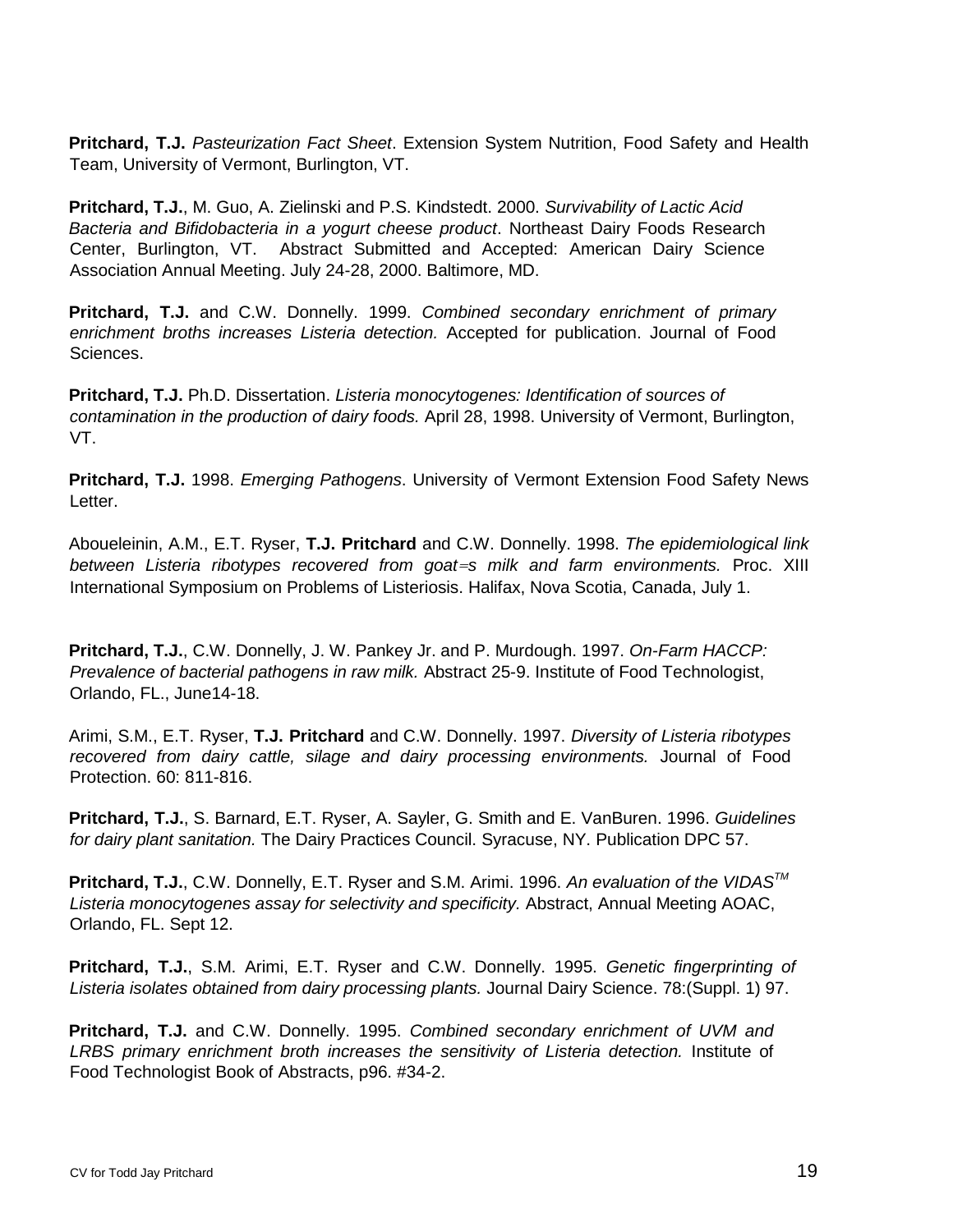**Pritchard, T.J**, C.M. Beliveau, K.J. Flanders and C.W. Donnelly. 1995. *Research Note: Environmental surveillance of dairy processing plants for the presence of Yersinia species*. Journal of Food Protection. 58: 395-397.

**Pritchard, T.J.**, C.M. Beliveau, K.J. Flanders and C.W. Donnelly. 1995. *Increased incidence of Listeria species in dairy processing plants having adjacent farm facilities.* Journal of Food Protection. 57: 770-775.

Flanders, K.J, **T.J. Pritchard** and C.W. Donnelly. 1995. *Enhanced recovery of Listeria from dairy plant environments through combined use of repair enrichment and selective enrichment/detection procedures*. Journal of Food Protection. 58: 404-409.

**T.J. Pritchard** and C. W. Donnelly. 1995. *Combined Secondary Enrichment of UVM and LRBS primary enrichment broths increases the sensitivity of Listeria detection.* Abstract 342. Institute of Food Technologist Annual Meeting. Anaheim, CA. June 5.

S. M. Arimi, E.T. Ryser, **T.J. Pritchard** and C. W. Donnelly. 1995. *Dairy Cattle and silage as potential sources of Listeria ribotypes common in the dairy plant environments.* Abstract: 12B-7. Institute of Food Technologist Annual Meeting, Anaheim, CA. June 6.

**Pritchard T.J.**, S. M. Arimi, E.T. Ryser and C.W. Donnelly. 1995. *Genetic fingerprinting of Listeria isolates obtained from dairy processing plants.* American Dairy Sciences Association Annual Meeting, Ithaca, N.Y. June 27.

K.J. Flanders, C.M. Beliveau, **T.J. Pritchard** and C. W. Donnelly. 1994. *Enhanced recovery of Listeria from dairy processing environments through combined use of repair enrichment and selective enrichment and detection procedures.* Journal of Food Protection, Vol. 58, April 1995

**Pritchard, T.J.**, D. Chilton. R.J. Ryan, D.F. George, S.T. Sims and G.B. Smith. 1994. *Dairy Product Safety Guidelines (Relating to Pathogenic Bacteria) for Frozen Milk and Frozen Dairy Dessert Plants.* Northeast Dairy Practices Council, Syracuse, NY.

**Pritchard, T.J.**, K.J. Flanders and C.W. Donnelly. 1994. *Comparison of the incidence of Listeria on equipment versus environmental sites within dairy processing plants.* International Journal of Food Microbiology. 26:375-384.

**Pritchard, T.J.**, K.J. Flanders, C. M. Beliveau and C.W. Donnelly. 1994. *Increased incidence of Listeria species in dairy processing plants having adjacent farm facilities.* Journal of Food Protection, Vol. 57, September 1994.

**Pritchard, T.J.**, K.J. Flanders, C. M. Beliveau and C.W. Donnelly. 1994. *Coolers and freezers as environmental niches of Yersinia contamination within the environment of dairy processing plants.* Abstract S59C-25. Institute of Food Technologists Annual Meeting. Atlanta GA. June 28.

Flanders K.J., C. M. Beliveau, **T. J. Pritchard** and C. W. Donnelly. 1994. *Enhanced recovery of Listeria from dairy plant environments using modified selective-enrichment media.* Abstract S59C-1 Institute of Food Technologists Annual Meeting. Atlanta GA. June 28.